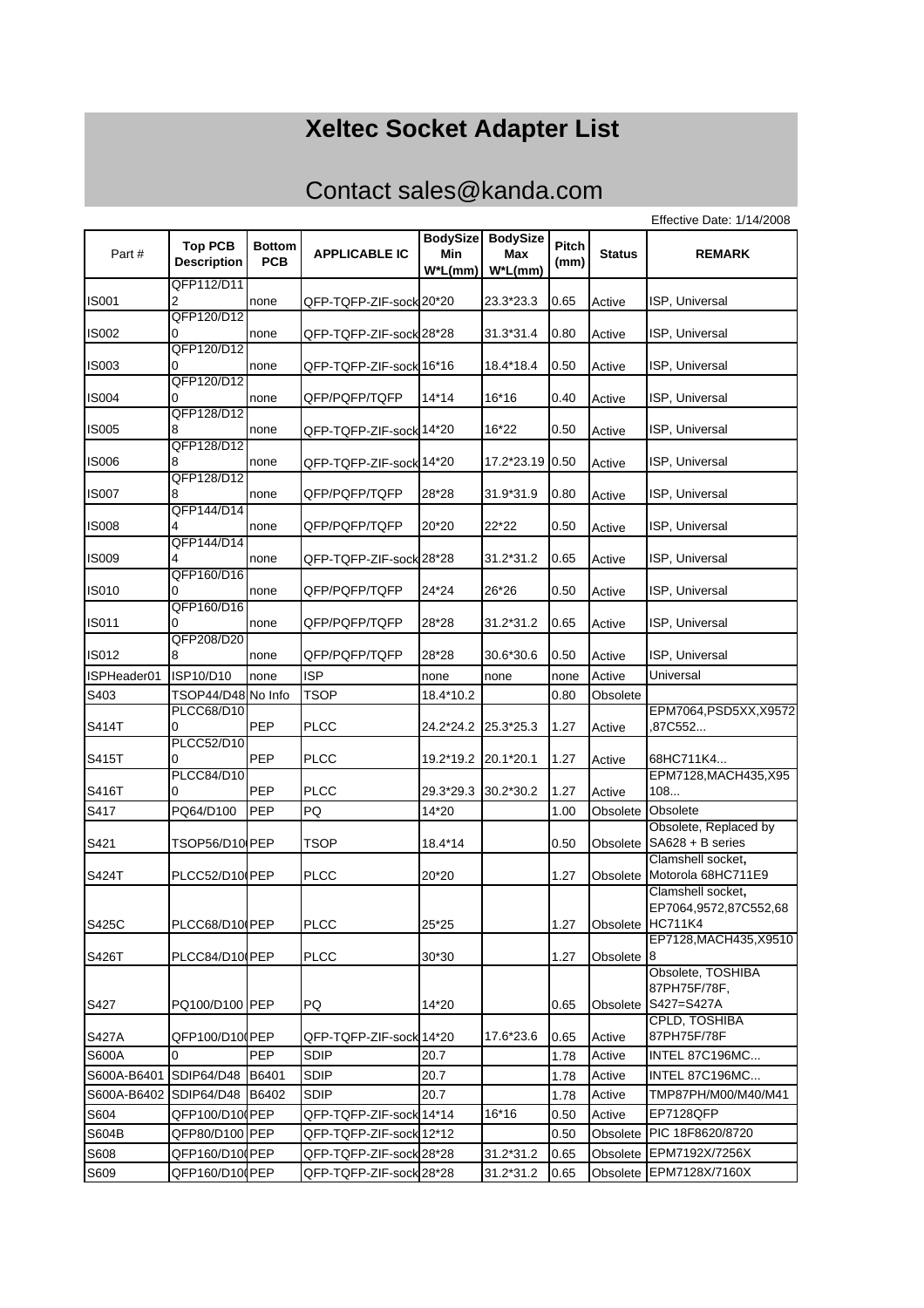| Part#               | <b>Top PCB</b><br><b>Description</b> | <b>Bottom</b><br><b>PCB</b> | <b>APPLICABLE IC</b>    | <b>BodySize</b><br>Min<br>$W^*L(mm)$ | <b>BodySize</b><br>Max<br>$W^*L(mm)$ | <b>Pitch</b><br>(mm) | <b>Status</b>      | <b>REMARK</b>                                                     |
|---------------------|--------------------------------------|-----------------------------|-------------------------|--------------------------------------|--------------------------------------|----------------------|--------------------|-------------------------------------------------------------------|
| S610                | QFP160/D10 PEP                       |                             | QFP-TQFP-ZIF-sock 28*28 |                                      | 31.2*31.2                            | 0.65                 | Obsolete           | MACH320/384/512                                                   |
| S611A               | QFP80/D100 PEP                       |                             | QFP-TQFP-ZIF-sock 14*20 |                                      | 17.9*23.9                            | 0.80                 | Active             | TOSHIBA 87PH20F                                                   |
| S612A               | PGA68/D100 PEP                       |                             | <b>PGA</b>              |                                      |                                      | 2.54                 | Active             | INTEL 87C196MC                                                    |
| S612A-B6804         | PGA68/D40                            | B6804                       | PGA                     |                                      |                                      | 2.54                 | Obsolete           | INTEL 8797BH/JF                                                   |
| S613                | PGA44/D100 PEP                       |                             | PGA                     |                                      |                                      | 2.54                 | Obsolete           |                                                                   |
| S614                | PQ80/D80                             | <b>PEP</b>                  | PQ                      | 14*20                                |                                      | 0.80                 | Obsolete           |                                                                   |
|                     |                                      |                             |                         |                                      |                                      |                      |                    | SIEMENS SAB-C515C-                                                |
| S615B               | QFP80/D100 PEP                       |                             | QFP-TQFP-ZIF-sock 14*14 |                                      | 17.2*17.2                            | 0.65                 | Active             | 8EM                                                               |
| S616                | QFP64/D100 PEP                       |                             | QFP-TQFP-ZIF-sock 10*10 |                                      | $12*12$                              | 0.50                 | Active             | TOSHIBA 87PM412                                                   |
| S618                | QFP64/D100 PEP                       |                             | QFP/PQFP/TQFP           | 14*20                                | 17.6*23.9                            | 1.00                 | Active             | TOSHIBA 87PH20F                                                   |
| S621                | QFP64/D100 PEP                       |                             | QFP                     | $14*14$                              | 17.2*17.2                            | 0.80                 | Active             | TOSHIBA 87PH00DF                                                  |
| S625A               | QFP64/D100 PEP                       |                             | QFP-TQFP-ZIF-sock 14*14 |                                      | 16.2*16.2                            | 0.80                 | Active             | AT90CAN128                                                        |
| S627                | SDIP56/D100 PEP                      |                             | SDIP                    | 15.24                                |                                      | 1.78                 | Active             | Infineon SAB-C540U-<br>1EP/C541U-1EP                              |
| <b>S640B</b>        | QFP80/D100 PEP                       |                             | QFP-TQFP-ZIF-sock       | 12*12                                | $14*14$                              | 0.50                 | Active             | PIC18F8620/8720                                                   |
| S662                | QFP52/D100 PEP                       |                             | QFP                     | 10*10                                | 13.9*13.9                            | 0.65                 | Active             | MC68HC908LJ12CFB                                                  |
|                     |                                      |                             |                         |                                      |                                      |                      |                    | ACT F512K32,                                                      |
| S667                | PGA121/D12 PEP                       |                             | <b>PGA</b>              |                                      |                                      | 2.54                 |                    | Obsolete Universal(Pitch=1.27mm)                                  |
| S667-B309           | PGA68                                | <b>B309</b>                 | <b>PGA</b>              |                                      |                                      |                      | Active             | M87C196KC                                                         |
| S667-B6601          | PGA121/D10(601                       | PEP+B6                      | <b>PGA</b>              |                                      |                                      | 2.54                 | Active             | <b>ACT F512K32</b>                                                |
|                     |                                      | PEP+B8                      |                         |                                      |                                      |                      |                    |                                                                   |
| S667-B8403          | PGA121/D10 403                       |                             | PGA                     |                                      |                                      | 2.54                 | Active             | ISP/PLSI2064/1032E<br><b>UPSD3212C</b>                            |
| S673                | QFP52/D100 PEP                       |                             | QFP<br>QIP              | $10*10$                              |                                      | 0.65                 | Active             |                                                                   |
| S676<br>S676-B9001A | QIP90/D100<br>QIP90/D24              | <b>PEP</b><br>PEP+B90QIP    |                         | 17*19.33<br>17*19.33                 | 22.37<br>22.37                       | 1.27<br>1.27         |                    | <b>Obsolete Special for Philips</b><br>Obsolete Philips TDA 12064 |
| S680                | QFP64/D100 PEP                       |                             | QFP                     | $12*12$                              | $14*14$                              | 0.65                 | Active             | FUJITSU UB95F108H                                                 |
|                     |                                      |                             | <b>BCC/LPCC/MLF/ML</b>  |                                      |                                      |                      |                    | ATMEGA169@MLF,                                                    |
| S702                | QFN64/D100 PEP                       |                             | P/QFN                   | $9*9$                                |                                      | 0.5                  | Pending            | AT90CAN128                                                        |
| S704                | QFP80/D100 PEP                       |                             | QFP-TQFP-ZIF-sock       | $14*14$                              | 16*16                                | 0.65                 | Active             | AT89CSND1                                                         |
|                     |                                      |                             | <b>BCC/LPCC/MLF/ML</b>  |                                      |                                      |                      |                    |                                                                   |
| S706                | QFN56/D100 PEP                       |                             | P/QFN                   | $8*8$                                |                                      | 0.50                 | Active             | CY8C24794PSOC                                                     |
| S762                | QFN68/D68                            | <b>PEP</b>                  | MLF/QFN                 |                                      |                                      |                      | Active             | CY8C24994                                                         |
| <b>SA001A</b>       | PLCC20/D20 B001                      |                             | <b>PLCC</b>             | $9*9$                                | $10*10$                              | 1.27                 | Active             | 16V8,16R4(Dead),<br>AT17XXX(Live)                                 |
| <b>SA008A</b>       | PLCC28/D28 B001                      |                             | <b>PLCC</b>             | 11.5*11.5 12.5*12.5                  |                                      | 1.27                 | Active             | PALCE22V10,20V8                                                   |
| SA015A1T            | PLCC32/D32 B001                      |                             | <b>PLCC</b>             | 14.1*14.1                            | 14.8*14.8                            | 1.27                 | Active             | 27C010,29F040,<br>SST39VF020                                      |
| SA022               | SDIP28/D28 B001                      |                             | <b>SDIP</b>             | 10.16                                |                                      | 1.778                | Obsolete           | Replaced by SA653                                                 |
| <b>SA022A</b>       | SDIP28/D28                           | <b>B001</b>                 | <b>SDIP</b>             | 10.16                                |                                      | 1.78                 |                    | Obsolete Replaced by SA653                                        |
| <b>SA023A</b>       | SOIC20/D20 B005                      |                             | SOP/SOL/SSOP/TS<br>ОP   | 5.3                                  | 7.8                                  | 1.27                 | Active             | Catalyst 24WC64                                                   |
| SA024               | TSOP48/D48 B005                      |                             | SOP                     | 12.2*16                              | 18.6                                 | 0.50                 | Active             | SHARP LH532GYE                                                    |
| SA025               | SDIP24/D24 No Info                   |                             | <b>SDIP</b>             | $6.4*23$                             |                                      | 2.54                 | Obsolete           | Samsung S3C9414                                                   |
| SA026               | TSOP24/D24 B001                      |                             | SSOP                    | 4.4                                  | 6.2                                  | 0.65                 | Active             | 34W02, P87LPC760                                                  |
| <b>SA026A</b>       | TSOP8/D8                             | <b>B001</b>                 | SSOP                    | 4.4                                  | 6.2                                  | 0.65                 |                    | Replaced by SA026                                                 |
| SA026-B182          | TSOP24/D24 B182                      |                             | SSOP                    | 4.4                                  | 6.2                                  | 0.65                 | Obsolete<br>Active | N/A                                                               |
| SA028               | SDIP42/D42                           |                             | <b>SDIP</b>             | 15.24                                |                                      | 1.78                 | Active             | TOSHIBA/87                                                        |
| SA028-B167          | SDIP42/D42 B167                      | <b>B005</b>                 | <b>SDIP</b>             | 15.24                                |                                      | 1.78                 | Active             | MC9S08GT16ACB                                                     |
| SA028-B4201         | SDIP42/D42 B4201                     |                             | <b>SDIP</b>             | 15.24                                |                                      | 1.78                 | Pending            |                                                                   |
| SA028-B4202         | SDIP42/D42                           | B4202                       | <b>SDIP</b>             | 15.24                                |                                      | 1.78                 | Pending            |                                                                   |
|                     |                                      |                             |                         |                                      |                                      |                      |                    | PSD311,89C51,27C1024,                                             |
| SA244               | PLCC44/D44 B002                      |                             | <b>PLCC</b>             | 17.5*17.5                            | 18.3*18.3                            | 1.27                 | Active             | MACH111                                                           |
| SA244-B4403         | PLCC44/D44 B4403                     |                             | <b>PLCC</b>             | 17.5*17.5                            | 18.3*18.3                            | 1.27                 | Active             | LPC2101/2/3                                                       |
| SA245               | QFP44/D44                            | <b>B005</b>                 | QFP-TQFP-ZIF-sock 10*10 |                                      | 12.6*12.6                            | 0.80                 | Obsolete           | Replaced by SA675                                                 |
| <b>SA245A</b>       | QFP44/D44                            | <b>B005</b>                 | QFP                     | $10*10$                              | $12*12$                              | 0.80                 | Active             | 89C5X,89S8252,<br>PSD311                                          |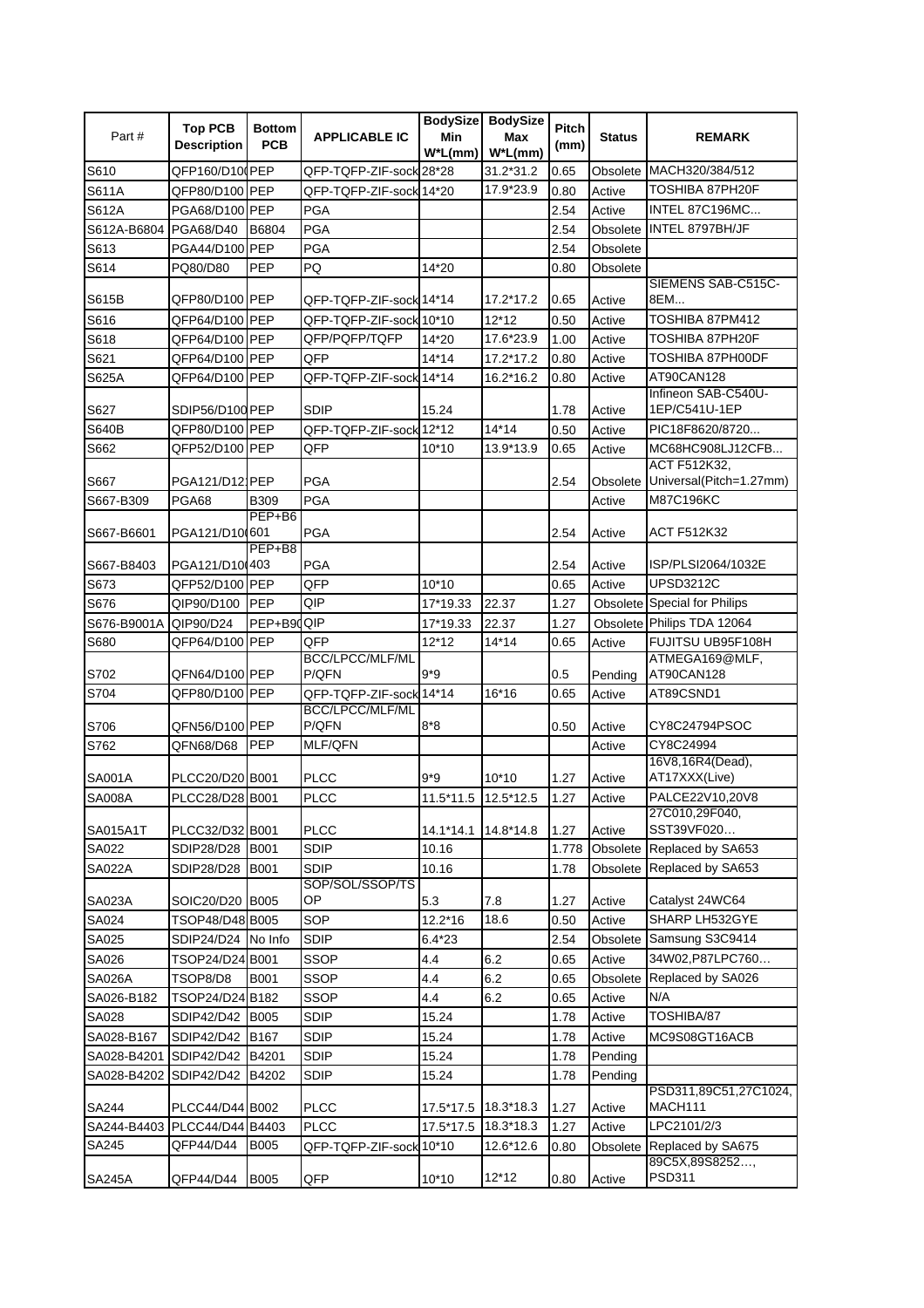| Part #                 | <b>Top PCB</b><br><b>Description</b> | <b>Bottom</b><br><b>PCB</b> | <b>APPLICABLE IC</b>  | Min<br>$W^*L(mm)$ | BodySize BodySize<br><b>Max</b><br>$W^*L(mm)$ | Pitch<br>(mm) | <b>Status</b>          | <b>REMARK</b>                                                         |
|------------------------|--------------------------------------|-----------------------------|-----------------------|-------------------|-----------------------------------------------|---------------|------------------------|-----------------------------------------------------------------------|
| SA245A-B4404 QFP44/D16 |                                      | B4404                       | QFP                   | $10*10$           | $12*12$                                       | 0.80          | Active                 | MC9S08GXXX                                                            |
| <b>SA246A</b>          | PSOP44/D44 No Info                   |                             | <b>PSOP</b>           | 13                |                                               | 1.27          |                        | Obsolete Replaced by SA638                                            |
| SA247                  | TSOP48/D48 B005                      |                             | <b>TSOP</b>           | 18.4*12.2         | 20                                            | 0.50          | Active                 | Intel 28F200/400/800,<br>29F100/200/400                               |
| <b>SA247A</b>          | TSOP48/D48 B005                      |                             | <b>TSOP</b>           | 18.4              | 20                                            | 0.50          | Obsolete               | AMD29F400B                                                            |
| SA248                  | QFP48/D48                            | <b>B005</b>                 | QFP-TQFP-ZIF-sock 7*7 |                   | $9*9$                                         | 0.50          | Active                 | XICOR 76F128                                                          |
| SA248-B4801            | QFP48/D48                            | B4801                       | QFP-TQFP-ZIF-sock 7*7 |                   | $9*9$                                         | 0.50          | Active                 | Philips LPC2104/05/06                                                 |
| SA404                  | SOIC28/D28                           | <b>B003</b>                 | SOP                   | 7.8               | 10.5                                          | 1.27          | Active                 | PIC16C5x,89C2051,<br>COP8Sx                                           |
| SA404-B140             | SOIC28/D28                           | B140                        | SOP                   | 7.8               | 10.5                                          | 1.27          | Active                 | ST7FSCR1E4                                                            |
|                        |                                      |                             |                       |                   |                                               |               |                        | Intel 28F002/004/008,                                                 |
| <b>SA409T</b>          | TSOP40/D40 B003                      |                             | <b>TSOP</b>           | 18.4*10.2         | 20                                            | 0.50          | Active                 | 29F002/004/008                                                        |
| <b>SA410T</b>          | TSOP32/D32 B003                      |                             | TSOP                  | 8.2*18.3          | 20                                            | 0.50          | Active                 | AMD 29F040B, 27C010<br>Replaced by SA411A,                            |
| SA411                  | PLCC44/D44 B005                      |                             | <b>PLCC</b>           | 17.5*17.5         | 18.3*18.3                                     | 1.27          | Obsolete               | <b>Clamshell socket</b><br>Clamshell socket, Pin                      |
| <b>SA411A</b>          | PLCC44/D44 B005                      |                             | <b>PLCC</b>           | 17.5*17.5         | 18.3*18.3                                     | 1.27          | Active                 | 1(bottom middle)<br>Replaced by SA412A,                               |
| SA412                  | PLCC32/D32 B005                      |                             | <b>PLCC</b>           | 14.1*14.1         | 14.8*14.8                                     | 1.27          |                        | Obsolete Clamshell socket<br>Clamshell socket, Pin                    |
| <b>SA412A</b>          | PLCC32/D32 B005                      |                             | <b>PLCC</b>           | 14.1*14.1         | 14.8*14.8                                     | 1.27          | Active                 | 1(right middle)<br>Replaced by SA413A,                                |
| SA413                  | PLCC28/D28 B005                      |                             | <b>PLCC</b>           | 11.5*11.5         | 12.5*12.5                                     | 1.27          | Obsolete               | <b>Clamshell socket</b>                                               |
| SA413A                 | PLCC28/D28 B005                      |                             | <b>PLCC</b>           | 11.5*11.5         | 12.5*12.5                                     | 1.27          | Active                 | Clamshell socket, Pin<br>1(bottom middle)                             |
| <b>SA430T</b>          | SSOP28/D28 B003                      |                             | <b>SSOP</b>           | 11.8              | 13.4                                          | 0.55          | Active                 | Atmel 28C64                                                           |
|                        |                                      |                             |                       |                   |                                               |               | Obsolete <sup>61</sup> | 28C64/AT45DB021/418/1                                                 |
| SA430TA                | SSOP28/D28 B005                      |                             | <b>SSOP</b><br>SOP    | 11.8<br>11.6      | 13.4<br>14.2                                  | 0.55<br>1.27  | Active                 | Winbond 29C020                                                        |
| <b>SA438T</b>          | SOP32/D32                            | B016                        |                       |                   |                                               |               |                        | Xilinx XC17xx, Microchip                                              |
| SA602                  | SOIC16/D16                           | <b>B003</b>                 | SOIC                  | 4                 | 6.9                                           | 1.27          | Active                 | 93Cxx                                                                 |
| SA602A                 | SOP8/D8                              | <b>B003</b>                 | SOP                   | 4                 | 6                                             | 1.27          | Active                 | can be replaced SA602                                                 |
| SA603                  | SOIC32/D32                           | <b>B003</b>                 | SOIC                  | 11.6*20.2         | 14.2                                          | 1.27          | Active                 | Atmel 27C010/020/040                                                  |
| <b>SA605A</b>          | SOIC8/D8                             | B003                        | SOP                   | 5.3               | 7.9                                           | 1.27          | Obsolete               | Replaced by SA023A or<br><b>SA605B</b>                                |
|                        |                                      |                             |                       |                   |                                               |               |                        | Sames size as SA023A,                                                 |
| <b>SA605B</b>          | SOIC20/D20                           | <b>B003</b>                 | SOP                   | 5.3               | 7.9                                           | 1.27          | Active                 | Microchip 24Cxx<br>28F400,39VF010, W39L51                             |
| SA620                  | TSOP32/D32 B003                      |                             | <b>TSOP</b>           | 12.4              | 14                                            | 0.50          | Active                 | 2                                                                     |
| SA622                  | SOP20/D20                            | <b>B001</b>                 | SOP                   | 5.2               | 7.9                                           | 1.27          | Obsolete               | Replaced by A023A                                                     |
| SA623                  | TSOP40/D40 B003                      |                             | TSOP-1                | 12.3*10           | 14                                            | 0.50          | Active                 | Macronix 26C1024<br>Obsolete, Replaced by<br>SA626A, Atmel, catalyst, |
| SA626                  | SSOP28/D28 B001                      |                             | <b>SSOP</b>           | 5.3               |                                               | 0.65          | Obsolete fairchild     |                                                                       |
| SA626A                 | SSOP34/D34 B001                      |                             | SSOP                  | 5.3               | 7.8                                           | 0.65          | Active                 | PIC16C5X, 16F872                                                      |
| SA627-B126             | SDIP56/D48                           | B126                        | <b>SDIP</b>           | 15.24             |                                               | 1.78          | Active                 | TO 48(Pin to Pin)                                                     |
| SA627-B5601            | SDIP56/D48                           | B5601                       | SDIP                  | 15.24             |                                               | 1.78          | Active                 | ST72T371N                                                             |
| SA627-B5602ESDIP56/D48 |                                      | <b>B5602B</b>               | <b>SDIP</b>           | 15.24             |                                               | 1.78          | Active                 | Mitsubishi M37136                                                     |
| SA627-B5603 SDIP56/D48 |                                      | B5603                       | <b>SDIP</b>           | 15.24             |                                               | 1.78          | Active                 | SDA555XFL(SD)                                                         |
| SA627-B5604            | <b>SDIP56/D48</b>                    | B5604                       | <b>SDIP</b>           | 15.24             |                                               | 1.78          | Active                 | <48Pin (one to one)<br><b>INTEL</b>                                   |
| SA628-B011             | TSOP56/D48 B011                      |                             | TSOP                  | 18.4              | 20                                            | 0.50          | Active                 | 28F016/032SA/SV/XS                                                    |
| SA628-B012             | TSOP56/D48 B012                      |                             | TSOP                  | 18.4              | 20                                            | 0.50          | Active                 | INTEL 28F200BV                                                        |
| SA628-B014             | TSOP56/D48 B014                      |                             | TSOP                  | 18.4              | 20                                            | 0.50          | Active                 | <b>INTEL 28F800S3</b>                                                 |
| SA628-B017             | TSOP56/D48 B017                      |                             | TSOP                  | 18.4              | 20                                            | 0.50          | Active                 | Atmel AT49BV1604<br>28F128/320/640J3A(=SA6                            |
| SA628-B018             | TSOP56/D48 B018                      |                             | TSOP                  | 18.4              | 20                                            | 0.50          | Active                 | 28-B018)                                                              |
| SA628-B031             | TSOP56/D48 B031                      |                             | TSOP                  | 18.4              | 20                                            | 0.50          | Active                 | ST M58LW032A                                                          |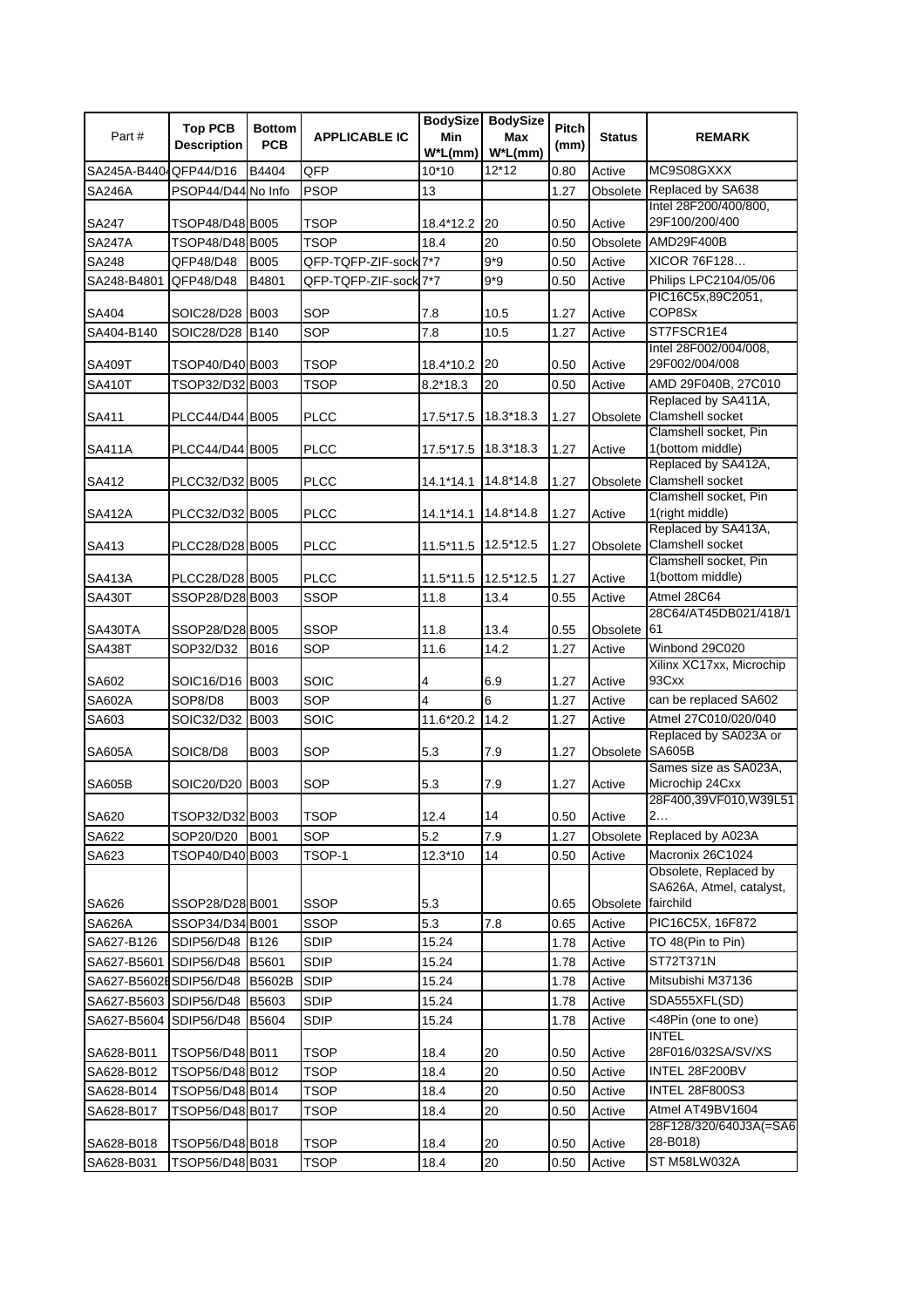| <b>PCB</b><br><b>Description</b><br>(mm)<br>$W^*L(mm)$<br>$W^*L(mm)$<br>SA628-B045A TSOP56/D48 B045A<br>TSOP<br>18.4<br>20<br>0.50<br>Active<br>28-B045)<br>TSOP56/D48 B063<br>SST M58LW128A<br>SA628-B063<br>20<br><b>TSOP</b><br>18.4<br>0.50<br>Active<br>SST M58LW128A<br>(=SA628-B067)<br>SA628-B067A TSOP56/D48 B067A<br>TSOP<br>18.4<br>20<br>0.50<br>Active<br>TSOP56/D48 B097<br>SA628-B097<br><b>TSOP</b><br>18.4<br>20<br>0.50<br>Active<br>MBM29QM12DH<br>SA628-B102<br>TSOP56/D48 B102<br>SPANSION S29GL512N<br>20<br>Active<br><b>TSOP</b><br>18.4<br>0.50<br>TSOP56/D48 B131<br>INTEL TE28F256P30<br>SA628-B131<br><b>TSOP</b><br>20<br>Active<br>18.4<br>0.50<br>SA628-B142<br>TSOP56/D48 B142<br>MX29LA321MH/L<br><b>TSOP</b><br>20<br>0.50<br>Active<br>18.4<br>TSOP56/D48 B164<br>20<br>E48F4400P0VT0<br>SA628-B164<br><b>TSOP</b><br>Active<br>18.4<br>0.50<br>SA628-B178<br>TSOP56/D48 B178<br>20<br><b>TSOP</b><br>Active<br><b>FLRS1396</b><br>18.4<br>0.50<br>TSOP56/D48 B183<br>SA628-B183<br>20<br>CY7C66013C/113C<br><b>TSOP</b><br>Active<br>18.4<br>0.50<br>20<br>TSOP56/D48 B216<br>SA628-B216<br><b>TSOP</b><br>0.50<br>18.4<br>Active<br>SHARP FLRS1396<br>TSOP56/D48 B257<br>SA628-B257<br>20<br><b>TSOP</b><br>18.4<br>0.50<br>Active<br>AM29LV256MH/L<br>16<br>Intel 28F160S3<br>SOP<br>SA629A-B013 SSOP56/D48 B013<br>13.3<br>0.40<br>Active<br>16<br>SOP<br>Intel 28F800F3<br>SA629A-B015 SSOP56/D48 B015<br>13.3<br>0.40<br>Active<br>SOP<br>16<br>AMD Am29LV640/641D<br>SA629A-B020 SSOP56/D48 B020<br>13.3<br>0.40<br>Active<br>SOP<br>16<br>AMD Am29BL162C<br>SA629A-B022 SSOP56/D48 B022<br>13.3<br>Active<br>0.40<br>SOP/SOL/SSOP/TS<br>OP<br>8.9<br>12.5<br>AT45D01A, 894D12S<br>SA630<br>SOIC32/D32 B003<br>1.27<br>Active<br>SA631<br><b>B005</b><br>SON<br>9.6<br>Active<br>Fujitsu 29LV800TA<br>SON46/D46<br>0.40<br>SHARP LH532GTE, You<br>Obsolete programming<br>SA633<br>TSOP48/D48 B005<br>TSOP<br>18.4*12.2<br>0.50<br>Replaced by SA026,<br>Obsolete AT89C2051, LG97C2051<br>SOP<br>SA635<br>SOIC20/D20 B001<br>4.4<br>6.4<br>0.65<br>$9*9$<br>Active<br>SA636<br>QFP32/D32<br><b>B003</b><br>QFP-TQFP-ZIF-sock 7.4*7.4<br>0.80<br>AT90S4433,2333<br>16<br>Sharp LRS1306<br>TSOP48/D48 B005<br><b>TSOP</b><br>Active<br><b>SA637B</b><br>18.4*12<br>0.40<br>SOP/SSOP/TSOP<br>AM29BL400B/800B<br>TSOP48/D48 B006<br>16<br>1.27<br>Active<br>SA638<br>13.3<br>SA641<br>SDIP30/D30 B005<br><b>SDIP</b><br>1.78<br>10.16<br>Obsolete<br>Replaced with SA653<br>6.4<br>MSP430F122/123<br>SA643<br>TSOP28/D28 B005<br><b>SSOP</b><br>0.65<br>Active<br>4.4<br>Universal(<48pins)CY7C1<br>11.76<br>021, IDT71016<br><b>TSOP</b><br>SA645<br>TSOP54/D48 B005<br>10.16<br>0.80<br>Active<br>11.76<br>Micron MT28S4M16LC<br>SA645-B035<br>TSOP54/D48 B035<br><b>TSOP</b><br>Pending<br>10.16<br>0.80<br>SOJ<br>8.4<br>Active<br>Cypress CY7C199<br>SA646<br>SOJ32/D32<br><b>B005</b><br>1.27<br>SA647-B5201 PLCC52/D48 B5201<br><b>PLCC</b><br>19.2*19.2 20.1*20.1<br>1.27<br>87C196JQ/JR/JT/JV<br>Active<br>MC68HC711E9<br><b>PLCC</b><br>SA647-B5202 PLCC52/D48 B5202<br>19.2*19.2 20.1*20.1<br>1.27<br>Active<br>MC68908AZ60/AB32/AS6<br><b>PLCC</b><br>SA647-B5203 PLCC52/D48 B5203<br>19.2*19.2 20.1*20.1<br>1.27<br>Active<br>O(A)<br><b>PLCC</b><br>CS8958/H<br>SA647-B5204 PLCC52/D48 B5204<br>19.2*19.2 20.1*20.1<br>1.27<br>Active<br><b>PLCC</b><br>INTEL 87C196KB/KC/KD<br>SA648-B6801 PLCC68/D48 B6801<br>24.2*24.2 25.3*25.3<br>1.27<br>Active<br><b>PLCC</b><br>87C196KR/KQ/KT/KS/JR<br>SA648-B6802 PLCC68/D48 B6802<br>24.2*24.2 25.3*25.3<br>1.27<br>Active<br><b>PLCC</b><br>8796/97BH/JF<br>SA648-B6803 PLCC68/D48 B6803<br>24.2*24.2 25.3*25.3<br>Active<br>1.27<br><b>PLCC</b><br>87C196CA<br>SA648-B6805 PLCC68/D48 B6805<br>Active<br>24.2*24.2<br>25.3*25.3<br>1.27<br><b>PLCC</b><br>PHILIPS P87C552/554<br>SA648-B6806 PLCC68/D48 B6806<br>Active<br>24.2*24.2<br>25.3*25.3<br>1.27<br><b>PLCC</b><br>SA648-B6807 PLCC68/D48 B6807<br>Active<br>MICROCHIP16C923/4/5/6<br>24.2*24.2<br>25.3*25.3<br>1.27<br><b>PLCC</b><br>AT89C51ED2<br>SA648-B6808 PLCC68/D48 B6808<br>1.27<br>Active<br>24.2*24.2<br>25.3*25.3<br><b>PLCC</b><br>INTEL 87C196MC/MH<br>SA649-B8401 PLCC84/D48 B8401<br>1.27<br>29.3*29.3<br>30.2*30.2<br>Active<br><b>PLCC</b><br>SA649-B8402 PLCC84/D32 B8402<br>1.27<br>CP84<br>29.3*29.3<br>30.2*30.2<br>Active<br><b>PLCC</b><br>HITACHI H6475328<br>SA649-B8404 PLCC84/D48 B8404<br>29.3*29.3<br>30.2*30.2<br>1.27<br>Active<br><b>PLCC</b><br>MC68HC1191/P2<br>SA649-B8405 PLCC84/D48 B8405<br>29.3*29.3<br>30.2*30.2<br>1.27<br>Active<br><b>PLCC</b><br>H8/330<br>SA649-B8406 PLCC84/D48 B8406<br>29.3*29.3<br>30.2*30.2<br>1.27<br>Active<br><b>PLCC</b><br>SA649-B8407 PLCC84/D48 B8407<br>29.3*29.3<br>30.2*30.2<br>1.27<br>HD647180X<br>Active<br><b>SDIP</b><br>INTEL 87C196MH/MC<br>SDIP64/D40<br>20.7<br>1.78<br>Active<br>SA651<br><b>B005</b><br>TOSHIBA 47P241VN-<br><b>SDIP</b><br>SDIP28/D28 B001<br>1.78<br>Obsolete 528/809N<br>SA652<br>10.16 |       | <b>Top PCB</b> | <b>Bottom</b> |                      |     | BodySize BodySize | <b>Pitch</b> |               |               |
|--------------------------------------------------------------------------------------------------------------------------------------------------------------------------------------------------------------------------------------------------------------------------------------------------------------------------------------------------------------------------------------------------------------------------------------------------------------------------------------------------------------------------------------------------------------------------------------------------------------------------------------------------------------------------------------------------------------------------------------------------------------------------------------------------------------------------------------------------------------------------------------------------------------------------------------------------------------------------------------------------------------------------------------------------------------------------------------------------------------------------------------------------------------------------------------------------------------------------------------------------------------------------------------------------------------------------------------------------------------------------------------------------------------------------------------------------------------------------------------------------------------------------------------------------------------------------------------------------------------------------------------------------------------------------------------------------------------------------------------------------------------------------------------------------------------------------------------------------------------------------------------------------------------------------------------------------------------------------------------------------------------------------------------------------------------------------------------------------------------------------------------------------------------------------------------------------------------------------------------------------------------------------------------------------------------------------------------------------------------------------------------------------------------------------------------------------------------------------------------------------------------------------------------------------------------------------------------------------------------------------------------------------------------------------------------------------------------------------------------------------------------------------------------------------------------------------------------------------------------------------------------------------------------------------------------------------------------------------------------------------------------------------------------------------------------------------------------------------------------------------------------------------------------------------------------------------------------------------------------------------------------------------------------------------------------------------------------------------------------------------------------------------------------------------------------------------------------------------------------------------------------------------------------------------------------------------------------------------------------------------------------------------------------------------------------------------------------------------------------------------------------------------------------------------------------------------------------------------------------------------------------------------------------------------------------------------------------------------------------------------------------------------------------------------------------------------------------------------------------------------------------------------------------------------------------------------------------------------------------------------------------------------------------------------------------------------------------------------------------------------------------------------------------------------------------------------------------------------------------------------------------------------------------------------------------------------------------------------------------------------------------------------------------------------------------------------------------------------------------------------------------------------------------------------------------------------------------------------------------------------------------------------------------------------------------------------------------------------------------------------------------------------------------------------------------|-------|----------------|---------------|----------------------|-----|-------------------|--------------|---------------|---------------|
| AM29LV640MH/L(=SA6<br>need to press the IC when                                                                                                                                                                                                                                                                                                                                                                                                                                                                                                                                                                                                                                                                                                                                                                                                                                                                                                                                                                                                                                                                                                                                                                                                                                                                                                                                                                                                                                                                                                                                                                                                                                                                                                                                                                                                                                                                                                                                                                                                                                                                                                                                                                                                                                                                                                                                                                                                                                                                                                                                                                                                                                                                                                                                                                                                                                                                                                                                                                                                                                                                                                                                                                                                                                                                                                                                                                                                                                                                                                                                                                                                                                                                                                                                                                                                                                                                                                                                                                                                                                                                                                                                                                                                                                                                                                                                                                                                                                                                                                                                                                                                                                                                                                                                                                                                                                                                                                                                                                                                              | Part# |                |               | <b>APPLICABLE IC</b> | Min | Max               |              | <b>Status</b> | <b>REMARK</b> |
|                                                                                                                                                                                                                                                                                                                                                                                                                                                                                                                                                                                                                                                                                                                                                                                                                                                                                                                                                                                                                                                                                                                                                                                                                                                                                                                                                                                                                                                                                                                                                                                                                                                                                                                                                                                                                                                                                                                                                                                                                                                                                                                                                                                                                                                                                                                                                                                                                                                                                                                                                                                                                                                                                                                                                                                                                                                                                                                                                                                                                                                                                                                                                                                                                                                                                                                                                                                                                                                                                                                                                                                                                                                                                                                                                                                                                                                                                                                                                                                                                                                                                                                                                                                                                                                                                                                                                                                                                                                                                                                                                                                                                                                                                                                                                                                                                                                                                                                                                                                                                                                              |       |                |               |                      |     |                   |              |               |               |
|                                                                                                                                                                                                                                                                                                                                                                                                                                                                                                                                                                                                                                                                                                                                                                                                                                                                                                                                                                                                                                                                                                                                                                                                                                                                                                                                                                                                                                                                                                                                                                                                                                                                                                                                                                                                                                                                                                                                                                                                                                                                                                                                                                                                                                                                                                                                                                                                                                                                                                                                                                                                                                                                                                                                                                                                                                                                                                                                                                                                                                                                                                                                                                                                                                                                                                                                                                                                                                                                                                                                                                                                                                                                                                                                                                                                                                                                                                                                                                                                                                                                                                                                                                                                                                                                                                                                                                                                                                                                                                                                                                                                                                                                                                                                                                                                                                                                                                                                                                                                                                                              |       |                |               |                      |     |                   |              |               |               |
|                                                                                                                                                                                                                                                                                                                                                                                                                                                                                                                                                                                                                                                                                                                                                                                                                                                                                                                                                                                                                                                                                                                                                                                                                                                                                                                                                                                                                                                                                                                                                                                                                                                                                                                                                                                                                                                                                                                                                                                                                                                                                                                                                                                                                                                                                                                                                                                                                                                                                                                                                                                                                                                                                                                                                                                                                                                                                                                                                                                                                                                                                                                                                                                                                                                                                                                                                                                                                                                                                                                                                                                                                                                                                                                                                                                                                                                                                                                                                                                                                                                                                                                                                                                                                                                                                                                                                                                                                                                                                                                                                                                                                                                                                                                                                                                                                                                                                                                                                                                                                                                              |       |                |               |                      |     |                   |              |               |               |
|                                                                                                                                                                                                                                                                                                                                                                                                                                                                                                                                                                                                                                                                                                                                                                                                                                                                                                                                                                                                                                                                                                                                                                                                                                                                                                                                                                                                                                                                                                                                                                                                                                                                                                                                                                                                                                                                                                                                                                                                                                                                                                                                                                                                                                                                                                                                                                                                                                                                                                                                                                                                                                                                                                                                                                                                                                                                                                                                                                                                                                                                                                                                                                                                                                                                                                                                                                                                                                                                                                                                                                                                                                                                                                                                                                                                                                                                                                                                                                                                                                                                                                                                                                                                                                                                                                                                                                                                                                                                                                                                                                                                                                                                                                                                                                                                                                                                                                                                                                                                                                                              |       |                |               |                      |     |                   |              |               |               |
|                                                                                                                                                                                                                                                                                                                                                                                                                                                                                                                                                                                                                                                                                                                                                                                                                                                                                                                                                                                                                                                                                                                                                                                                                                                                                                                                                                                                                                                                                                                                                                                                                                                                                                                                                                                                                                                                                                                                                                                                                                                                                                                                                                                                                                                                                                                                                                                                                                                                                                                                                                                                                                                                                                                                                                                                                                                                                                                                                                                                                                                                                                                                                                                                                                                                                                                                                                                                                                                                                                                                                                                                                                                                                                                                                                                                                                                                                                                                                                                                                                                                                                                                                                                                                                                                                                                                                                                                                                                                                                                                                                                                                                                                                                                                                                                                                                                                                                                                                                                                                                                              |       |                |               |                      |     |                   |              |               |               |
|                                                                                                                                                                                                                                                                                                                                                                                                                                                                                                                                                                                                                                                                                                                                                                                                                                                                                                                                                                                                                                                                                                                                                                                                                                                                                                                                                                                                                                                                                                                                                                                                                                                                                                                                                                                                                                                                                                                                                                                                                                                                                                                                                                                                                                                                                                                                                                                                                                                                                                                                                                                                                                                                                                                                                                                                                                                                                                                                                                                                                                                                                                                                                                                                                                                                                                                                                                                                                                                                                                                                                                                                                                                                                                                                                                                                                                                                                                                                                                                                                                                                                                                                                                                                                                                                                                                                                                                                                                                                                                                                                                                                                                                                                                                                                                                                                                                                                                                                                                                                                                                              |       |                |               |                      |     |                   |              |               |               |
|                                                                                                                                                                                                                                                                                                                                                                                                                                                                                                                                                                                                                                                                                                                                                                                                                                                                                                                                                                                                                                                                                                                                                                                                                                                                                                                                                                                                                                                                                                                                                                                                                                                                                                                                                                                                                                                                                                                                                                                                                                                                                                                                                                                                                                                                                                                                                                                                                                                                                                                                                                                                                                                                                                                                                                                                                                                                                                                                                                                                                                                                                                                                                                                                                                                                                                                                                                                                                                                                                                                                                                                                                                                                                                                                                                                                                                                                                                                                                                                                                                                                                                                                                                                                                                                                                                                                                                                                                                                                                                                                                                                                                                                                                                                                                                                                                                                                                                                                                                                                                                                              |       |                |               |                      |     |                   |              |               |               |
|                                                                                                                                                                                                                                                                                                                                                                                                                                                                                                                                                                                                                                                                                                                                                                                                                                                                                                                                                                                                                                                                                                                                                                                                                                                                                                                                                                                                                                                                                                                                                                                                                                                                                                                                                                                                                                                                                                                                                                                                                                                                                                                                                                                                                                                                                                                                                                                                                                                                                                                                                                                                                                                                                                                                                                                                                                                                                                                                                                                                                                                                                                                                                                                                                                                                                                                                                                                                                                                                                                                                                                                                                                                                                                                                                                                                                                                                                                                                                                                                                                                                                                                                                                                                                                                                                                                                                                                                                                                                                                                                                                                                                                                                                                                                                                                                                                                                                                                                                                                                                                                              |       |                |               |                      |     |                   |              |               |               |
|                                                                                                                                                                                                                                                                                                                                                                                                                                                                                                                                                                                                                                                                                                                                                                                                                                                                                                                                                                                                                                                                                                                                                                                                                                                                                                                                                                                                                                                                                                                                                                                                                                                                                                                                                                                                                                                                                                                                                                                                                                                                                                                                                                                                                                                                                                                                                                                                                                                                                                                                                                                                                                                                                                                                                                                                                                                                                                                                                                                                                                                                                                                                                                                                                                                                                                                                                                                                                                                                                                                                                                                                                                                                                                                                                                                                                                                                                                                                                                                                                                                                                                                                                                                                                                                                                                                                                                                                                                                                                                                                                                                                                                                                                                                                                                                                                                                                                                                                                                                                                                                              |       |                |               |                      |     |                   |              |               |               |
|                                                                                                                                                                                                                                                                                                                                                                                                                                                                                                                                                                                                                                                                                                                                                                                                                                                                                                                                                                                                                                                                                                                                                                                                                                                                                                                                                                                                                                                                                                                                                                                                                                                                                                                                                                                                                                                                                                                                                                                                                                                                                                                                                                                                                                                                                                                                                                                                                                                                                                                                                                                                                                                                                                                                                                                                                                                                                                                                                                                                                                                                                                                                                                                                                                                                                                                                                                                                                                                                                                                                                                                                                                                                                                                                                                                                                                                                                                                                                                                                                                                                                                                                                                                                                                                                                                                                                                                                                                                                                                                                                                                                                                                                                                                                                                                                                                                                                                                                                                                                                                                              |       |                |               |                      |     |                   |              |               |               |
|                                                                                                                                                                                                                                                                                                                                                                                                                                                                                                                                                                                                                                                                                                                                                                                                                                                                                                                                                                                                                                                                                                                                                                                                                                                                                                                                                                                                                                                                                                                                                                                                                                                                                                                                                                                                                                                                                                                                                                                                                                                                                                                                                                                                                                                                                                                                                                                                                                                                                                                                                                                                                                                                                                                                                                                                                                                                                                                                                                                                                                                                                                                                                                                                                                                                                                                                                                                                                                                                                                                                                                                                                                                                                                                                                                                                                                                                                                                                                                                                                                                                                                                                                                                                                                                                                                                                                                                                                                                                                                                                                                                                                                                                                                                                                                                                                                                                                                                                                                                                                                                              |       |                |               |                      |     |                   |              |               |               |
|                                                                                                                                                                                                                                                                                                                                                                                                                                                                                                                                                                                                                                                                                                                                                                                                                                                                                                                                                                                                                                                                                                                                                                                                                                                                                                                                                                                                                                                                                                                                                                                                                                                                                                                                                                                                                                                                                                                                                                                                                                                                                                                                                                                                                                                                                                                                                                                                                                                                                                                                                                                                                                                                                                                                                                                                                                                                                                                                                                                                                                                                                                                                                                                                                                                                                                                                                                                                                                                                                                                                                                                                                                                                                                                                                                                                                                                                                                                                                                                                                                                                                                                                                                                                                                                                                                                                                                                                                                                                                                                                                                                                                                                                                                                                                                                                                                                                                                                                                                                                                                                              |       |                |               |                      |     |                   |              |               |               |
|                                                                                                                                                                                                                                                                                                                                                                                                                                                                                                                                                                                                                                                                                                                                                                                                                                                                                                                                                                                                                                                                                                                                                                                                                                                                                                                                                                                                                                                                                                                                                                                                                                                                                                                                                                                                                                                                                                                                                                                                                                                                                                                                                                                                                                                                                                                                                                                                                                                                                                                                                                                                                                                                                                                                                                                                                                                                                                                                                                                                                                                                                                                                                                                                                                                                                                                                                                                                                                                                                                                                                                                                                                                                                                                                                                                                                                                                                                                                                                                                                                                                                                                                                                                                                                                                                                                                                                                                                                                                                                                                                                                                                                                                                                                                                                                                                                                                                                                                                                                                                                                              |       |                |               |                      |     |                   |              |               |               |
|                                                                                                                                                                                                                                                                                                                                                                                                                                                                                                                                                                                                                                                                                                                                                                                                                                                                                                                                                                                                                                                                                                                                                                                                                                                                                                                                                                                                                                                                                                                                                                                                                                                                                                                                                                                                                                                                                                                                                                                                                                                                                                                                                                                                                                                                                                                                                                                                                                                                                                                                                                                                                                                                                                                                                                                                                                                                                                                                                                                                                                                                                                                                                                                                                                                                                                                                                                                                                                                                                                                                                                                                                                                                                                                                                                                                                                                                                                                                                                                                                                                                                                                                                                                                                                                                                                                                                                                                                                                                                                                                                                                                                                                                                                                                                                                                                                                                                                                                                                                                                                                              |       |                |               |                      |     |                   |              |               |               |
|                                                                                                                                                                                                                                                                                                                                                                                                                                                                                                                                                                                                                                                                                                                                                                                                                                                                                                                                                                                                                                                                                                                                                                                                                                                                                                                                                                                                                                                                                                                                                                                                                                                                                                                                                                                                                                                                                                                                                                                                                                                                                                                                                                                                                                                                                                                                                                                                                                                                                                                                                                                                                                                                                                                                                                                                                                                                                                                                                                                                                                                                                                                                                                                                                                                                                                                                                                                                                                                                                                                                                                                                                                                                                                                                                                                                                                                                                                                                                                                                                                                                                                                                                                                                                                                                                                                                                                                                                                                                                                                                                                                                                                                                                                                                                                                                                                                                                                                                                                                                                                                              |       |                |               |                      |     |                   |              |               |               |
|                                                                                                                                                                                                                                                                                                                                                                                                                                                                                                                                                                                                                                                                                                                                                                                                                                                                                                                                                                                                                                                                                                                                                                                                                                                                                                                                                                                                                                                                                                                                                                                                                                                                                                                                                                                                                                                                                                                                                                                                                                                                                                                                                                                                                                                                                                                                                                                                                                                                                                                                                                                                                                                                                                                                                                                                                                                                                                                                                                                                                                                                                                                                                                                                                                                                                                                                                                                                                                                                                                                                                                                                                                                                                                                                                                                                                                                                                                                                                                                                                                                                                                                                                                                                                                                                                                                                                                                                                                                                                                                                                                                                                                                                                                                                                                                                                                                                                                                                                                                                                                                              |       |                |               |                      |     |                   |              |               |               |
|                                                                                                                                                                                                                                                                                                                                                                                                                                                                                                                                                                                                                                                                                                                                                                                                                                                                                                                                                                                                                                                                                                                                                                                                                                                                                                                                                                                                                                                                                                                                                                                                                                                                                                                                                                                                                                                                                                                                                                                                                                                                                                                                                                                                                                                                                                                                                                                                                                                                                                                                                                                                                                                                                                                                                                                                                                                                                                                                                                                                                                                                                                                                                                                                                                                                                                                                                                                                                                                                                                                                                                                                                                                                                                                                                                                                                                                                                                                                                                                                                                                                                                                                                                                                                                                                                                                                                                                                                                                                                                                                                                                                                                                                                                                                                                                                                                                                                                                                                                                                                                                              |       |                |               |                      |     |                   |              |               |               |
|                                                                                                                                                                                                                                                                                                                                                                                                                                                                                                                                                                                                                                                                                                                                                                                                                                                                                                                                                                                                                                                                                                                                                                                                                                                                                                                                                                                                                                                                                                                                                                                                                                                                                                                                                                                                                                                                                                                                                                                                                                                                                                                                                                                                                                                                                                                                                                                                                                                                                                                                                                                                                                                                                                                                                                                                                                                                                                                                                                                                                                                                                                                                                                                                                                                                                                                                                                                                                                                                                                                                                                                                                                                                                                                                                                                                                                                                                                                                                                                                                                                                                                                                                                                                                                                                                                                                                                                                                                                                                                                                                                                                                                                                                                                                                                                                                                                                                                                                                                                                                                                              |       |                |               |                      |     |                   |              |               |               |
|                                                                                                                                                                                                                                                                                                                                                                                                                                                                                                                                                                                                                                                                                                                                                                                                                                                                                                                                                                                                                                                                                                                                                                                                                                                                                                                                                                                                                                                                                                                                                                                                                                                                                                                                                                                                                                                                                                                                                                                                                                                                                                                                                                                                                                                                                                                                                                                                                                                                                                                                                                                                                                                                                                                                                                                                                                                                                                                                                                                                                                                                                                                                                                                                                                                                                                                                                                                                                                                                                                                                                                                                                                                                                                                                                                                                                                                                                                                                                                                                                                                                                                                                                                                                                                                                                                                                                                                                                                                                                                                                                                                                                                                                                                                                                                                                                                                                                                                                                                                                                                                              |       |                |               |                      |     |                   |              |               |               |
|                                                                                                                                                                                                                                                                                                                                                                                                                                                                                                                                                                                                                                                                                                                                                                                                                                                                                                                                                                                                                                                                                                                                                                                                                                                                                                                                                                                                                                                                                                                                                                                                                                                                                                                                                                                                                                                                                                                                                                                                                                                                                                                                                                                                                                                                                                                                                                                                                                                                                                                                                                                                                                                                                                                                                                                                                                                                                                                                                                                                                                                                                                                                                                                                                                                                                                                                                                                                                                                                                                                                                                                                                                                                                                                                                                                                                                                                                                                                                                                                                                                                                                                                                                                                                                                                                                                                                                                                                                                                                                                                                                                                                                                                                                                                                                                                                                                                                                                                                                                                                                                              |       |                |               |                      |     |                   |              |               |               |
|                                                                                                                                                                                                                                                                                                                                                                                                                                                                                                                                                                                                                                                                                                                                                                                                                                                                                                                                                                                                                                                                                                                                                                                                                                                                                                                                                                                                                                                                                                                                                                                                                                                                                                                                                                                                                                                                                                                                                                                                                                                                                                                                                                                                                                                                                                                                                                                                                                                                                                                                                                                                                                                                                                                                                                                                                                                                                                                                                                                                                                                                                                                                                                                                                                                                                                                                                                                                                                                                                                                                                                                                                                                                                                                                                                                                                                                                                                                                                                                                                                                                                                                                                                                                                                                                                                                                                                                                                                                                                                                                                                                                                                                                                                                                                                                                                                                                                                                                                                                                                                                              |       |                |               |                      |     |                   |              |               |               |
|                                                                                                                                                                                                                                                                                                                                                                                                                                                                                                                                                                                                                                                                                                                                                                                                                                                                                                                                                                                                                                                                                                                                                                                                                                                                                                                                                                                                                                                                                                                                                                                                                                                                                                                                                                                                                                                                                                                                                                                                                                                                                                                                                                                                                                                                                                                                                                                                                                                                                                                                                                                                                                                                                                                                                                                                                                                                                                                                                                                                                                                                                                                                                                                                                                                                                                                                                                                                                                                                                                                                                                                                                                                                                                                                                                                                                                                                                                                                                                                                                                                                                                                                                                                                                                                                                                                                                                                                                                                                                                                                                                                                                                                                                                                                                                                                                                                                                                                                                                                                                                                              |       |                |               |                      |     |                   |              |               |               |
|                                                                                                                                                                                                                                                                                                                                                                                                                                                                                                                                                                                                                                                                                                                                                                                                                                                                                                                                                                                                                                                                                                                                                                                                                                                                                                                                                                                                                                                                                                                                                                                                                                                                                                                                                                                                                                                                                                                                                                                                                                                                                                                                                                                                                                                                                                                                                                                                                                                                                                                                                                                                                                                                                                                                                                                                                                                                                                                                                                                                                                                                                                                                                                                                                                                                                                                                                                                                                                                                                                                                                                                                                                                                                                                                                                                                                                                                                                                                                                                                                                                                                                                                                                                                                                                                                                                                                                                                                                                                                                                                                                                                                                                                                                                                                                                                                                                                                                                                                                                                                                                              |       |                |               |                      |     |                   |              |               |               |
|                                                                                                                                                                                                                                                                                                                                                                                                                                                                                                                                                                                                                                                                                                                                                                                                                                                                                                                                                                                                                                                                                                                                                                                                                                                                                                                                                                                                                                                                                                                                                                                                                                                                                                                                                                                                                                                                                                                                                                                                                                                                                                                                                                                                                                                                                                                                                                                                                                                                                                                                                                                                                                                                                                                                                                                                                                                                                                                                                                                                                                                                                                                                                                                                                                                                                                                                                                                                                                                                                                                                                                                                                                                                                                                                                                                                                                                                                                                                                                                                                                                                                                                                                                                                                                                                                                                                                                                                                                                                                                                                                                                                                                                                                                                                                                                                                                                                                                                                                                                                                                                              |       |                |               |                      |     |                   |              |               |               |
|                                                                                                                                                                                                                                                                                                                                                                                                                                                                                                                                                                                                                                                                                                                                                                                                                                                                                                                                                                                                                                                                                                                                                                                                                                                                                                                                                                                                                                                                                                                                                                                                                                                                                                                                                                                                                                                                                                                                                                                                                                                                                                                                                                                                                                                                                                                                                                                                                                                                                                                                                                                                                                                                                                                                                                                                                                                                                                                                                                                                                                                                                                                                                                                                                                                                                                                                                                                                                                                                                                                                                                                                                                                                                                                                                                                                                                                                                                                                                                                                                                                                                                                                                                                                                                                                                                                                                                                                                                                                                                                                                                                                                                                                                                                                                                                                                                                                                                                                                                                                                                                              |       |                |               |                      |     |                   |              |               |               |
|                                                                                                                                                                                                                                                                                                                                                                                                                                                                                                                                                                                                                                                                                                                                                                                                                                                                                                                                                                                                                                                                                                                                                                                                                                                                                                                                                                                                                                                                                                                                                                                                                                                                                                                                                                                                                                                                                                                                                                                                                                                                                                                                                                                                                                                                                                                                                                                                                                                                                                                                                                                                                                                                                                                                                                                                                                                                                                                                                                                                                                                                                                                                                                                                                                                                                                                                                                                                                                                                                                                                                                                                                                                                                                                                                                                                                                                                                                                                                                                                                                                                                                                                                                                                                                                                                                                                                                                                                                                                                                                                                                                                                                                                                                                                                                                                                                                                                                                                                                                                                                                              |       |                |               |                      |     |                   |              |               |               |
|                                                                                                                                                                                                                                                                                                                                                                                                                                                                                                                                                                                                                                                                                                                                                                                                                                                                                                                                                                                                                                                                                                                                                                                                                                                                                                                                                                                                                                                                                                                                                                                                                                                                                                                                                                                                                                                                                                                                                                                                                                                                                                                                                                                                                                                                                                                                                                                                                                                                                                                                                                                                                                                                                                                                                                                                                                                                                                                                                                                                                                                                                                                                                                                                                                                                                                                                                                                                                                                                                                                                                                                                                                                                                                                                                                                                                                                                                                                                                                                                                                                                                                                                                                                                                                                                                                                                                                                                                                                                                                                                                                                                                                                                                                                                                                                                                                                                                                                                                                                                                                                              |       |                |               |                      |     |                   |              |               |               |
|                                                                                                                                                                                                                                                                                                                                                                                                                                                                                                                                                                                                                                                                                                                                                                                                                                                                                                                                                                                                                                                                                                                                                                                                                                                                                                                                                                                                                                                                                                                                                                                                                                                                                                                                                                                                                                                                                                                                                                                                                                                                                                                                                                                                                                                                                                                                                                                                                                                                                                                                                                                                                                                                                                                                                                                                                                                                                                                                                                                                                                                                                                                                                                                                                                                                                                                                                                                                                                                                                                                                                                                                                                                                                                                                                                                                                                                                                                                                                                                                                                                                                                                                                                                                                                                                                                                                                                                                                                                                                                                                                                                                                                                                                                                                                                                                                                                                                                                                                                                                                                                              |       |                |               |                      |     |                   |              |               |               |
|                                                                                                                                                                                                                                                                                                                                                                                                                                                                                                                                                                                                                                                                                                                                                                                                                                                                                                                                                                                                                                                                                                                                                                                                                                                                                                                                                                                                                                                                                                                                                                                                                                                                                                                                                                                                                                                                                                                                                                                                                                                                                                                                                                                                                                                                                                                                                                                                                                                                                                                                                                                                                                                                                                                                                                                                                                                                                                                                                                                                                                                                                                                                                                                                                                                                                                                                                                                                                                                                                                                                                                                                                                                                                                                                                                                                                                                                                                                                                                                                                                                                                                                                                                                                                                                                                                                                                                                                                                                                                                                                                                                                                                                                                                                                                                                                                                                                                                                                                                                                                                                              |       |                |               |                      |     |                   |              |               |               |
|                                                                                                                                                                                                                                                                                                                                                                                                                                                                                                                                                                                                                                                                                                                                                                                                                                                                                                                                                                                                                                                                                                                                                                                                                                                                                                                                                                                                                                                                                                                                                                                                                                                                                                                                                                                                                                                                                                                                                                                                                                                                                                                                                                                                                                                                                                                                                                                                                                                                                                                                                                                                                                                                                                                                                                                                                                                                                                                                                                                                                                                                                                                                                                                                                                                                                                                                                                                                                                                                                                                                                                                                                                                                                                                                                                                                                                                                                                                                                                                                                                                                                                                                                                                                                                                                                                                                                                                                                                                                                                                                                                                                                                                                                                                                                                                                                                                                                                                                                                                                                                                              |       |                |               |                      |     |                   |              |               |               |
|                                                                                                                                                                                                                                                                                                                                                                                                                                                                                                                                                                                                                                                                                                                                                                                                                                                                                                                                                                                                                                                                                                                                                                                                                                                                                                                                                                                                                                                                                                                                                                                                                                                                                                                                                                                                                                                                                                                                                                                                                                                                                                                                                                                                                                                                                                                                                                                                                                                                                                                                                                                                                                                                                                                                                                                                                                                                                                                                                                                                                                                                                                                                                                                                                                                                                                                                                                                                                                                                                                                                                                                                                                                                                                                                                                                                                                                                                                                                                                                                                                                                                                                                                                                                                                                                                                                                                                                                                                                                                                                                                                                                                                                                                                                                                                                                                                                                                                                                                                                                                                                              |       |                |               |                      |     |                   |              |               |               |
|                                                                                                                                                                                                                                                                                                                                                                                                                                                                                                                                                                                                                                                                                                                                                                                                                                                                                                                                                                                                                                                                                                                                                                                                                                                                                                                                                                                                                                                                                                                                                                                                                                                                                                                                                                                                                                                                                                                                                                                                                                                                                                                                                                                                                                                                                                                                                                                                                                                                                                                                                                                                                                                                                                                                                                                                                                                                                                                                                                                                                                                                                                                                                                                                                                                                                                                                                                                                                                                                                                                                                                                                                                                                                                                                                                                                                                                                                                                                                                                                                                                                                                                                                                                                                                                                                                                                                                                                                                                                                                                                                                                                                                                                                                                                                                                                                                                                                                                                                                                                                                                              |       |                |               |                      |     |                   |              |               |               |
|                                                                                                                                                                                                                                                                                                                                                                                                                                                                                                                                                                                                                                                                                                                                                                                                                                                                                                                                                                                                                                                                                                                                                                                                                                                                                                                                                                                                                                                                                                                                                                                                                                                                                                                                                                                                                                                                                                                                                                                                                                                                                                                                                                                                                                                                                                                                                                                                                                                                                                                                                                                                                                                                                                                                                                                                                                                                                                                                                                                                                                                                                                                                                                                                                                                                                                                                                                                                                                                                                                                                                                                                                                                                                                                                                                                                                                                                                                                                                                                                                                                                                                                                                                                                                                                                                                                                                                                                                                                                                                                                                                                                                                                                                                                                                                                                                                                                                                                                                                                                                                                              |       |                |               |                      |     |                   |              |               |               |
|                                                                                                                                                                                                                                                                                                                                                                                                                                                                                                                                                                                                                                                                                                                                                                                                                                                                                                                                                                                                                                                                                                                                                                                                                                                                                                                                                                                                                                                                                                                                                                                                                                                                                                                                                                                                                                                                                                                                                                                                                                                                                                                                                                                                                                                                                                                                                                                                                                                                                                                                                                                                                                                                                                                                                                                                                                                                                                                                                                                                                                                                                                                                                                                                                                                                                                                                                                                                                                                                                                                                                                                                                                                                                                                                                                                                                                                                                                                                                                                                                                                                                                                                                                                                                                                                                                                                                                                                                                                                                                                                                                                                                                                                                                                                                                                                                                                                                                                                                                                                                                                              |       |                |               |                      |     |                   |              |               |               |
|                                                                                                                                                                                                                                                                                                                                                                                                                                                                                                                                                                                                                                                                                                                                                                                                                                                                                                                                                                                                                                                                                                                                                                                                                                                                                                                                                                                                                                                                                                                                                                                                                                                                                                                                                                                                                                                                                                                                                                                                                                                                                                                                                                                                                                                                                                                                                                                                                                                                                                                                                                                                                                                                                                                                                                                                                                                                                                                                                                                                                                                                                                                                                                                                                                                                                                                                                                                                                                                                                                                                                                                                                                                                                                                                                                                                                                                                                                                                                                                                                                                                                                                                                                                                                                                                                                                                                                                                                                                                                                                                                                                                                                                                                                                                                                                                                                                                                                                                                                                                                                                              |       |                |               |                      |     |                   |              |               |               |
|                                                                                                                                                                                                                                                                                                                                                                                                                                                                                                                                                                                                                                                                                                                                                                                                                                                                                                                                                                                                                                                                                                                                                                                                                                                                                                                                                                                                                                                                                                                                                                                                                                                                                                                                                                                                                                                                                                                                                                                                                                                                                                                                                                                                                                                                                                                                                                                                                                                                                                                                                                                                                                                                                                                                                                                                                                                                                                                                                                                                                                                                                                                                                                                                                                                                                                                                                                                                                                                                                                                                                                                                                                                                                                                                                                                                                                                                                                                                                                                                                                                                                                                                                                                                                                                                                                                                                                                                                                                                                                                                                                                                                                                                                                                                                                                                                                                                                                                                                                                                                                                              |       |                |               |                      |     |                   |              |               |               |
|                                                                                                                                                                                                                                                                                                                                                                                                                                                                                                                                                                                                                                                                                                                                                                                                                                                                                                                                                                                                                                                                                                                                                                                                                                                                                                                                                                                                                                                                                                                                                                                                                                                                                                                                                                                                                                                                                                                                                                                                                                                                                                                                                                                                                                                                                                                                                                                                                                                                                                                                                                                                                                                                                                                                                                                                                                                                                                                                                                                                                                                                                                                                                                                                                                                                                                                                                                                                                                                                                                                                                                                                                                                                                                                                                                                                                                                                                                                                                                                                                                                                                                                                                                                                                                                                                                                                                                                                                                                                                                                                                                                                                                                                                                                                                                                                                                                                                                                                                                                                                                                              |       |                |               |                      |     |                   |              |               |               |
|                                                                                                                                                                                                                                                                                                                                                                                                                                                                                                                                                                                                                                                                                                                                                                                                                                                                                                                                                                                                                                                                                                                                                                                                                                                                                                                                                                                                                                                                                                                                                                                                                                                                                                                                                                                                                                                                                                                                                                                                                                                                                                                                                                                                                                                                                                                                                                                                                                                                                                                                                                                                                                                                                                                                                                                                                                                                                                                                                                                                                                                                                                                                                                                                                                                                                                                                                                                                                                                                                                                                                                                                                                                                                                                                                                                                                                                                                                                                                                                                                                                                                                                                                                                                                                                                                                                                                                                                                                                                                                                                                                                                                                                                                                                                                                                                                                                                                                                                                                                                                                                              |       |                |               |                      |     |                   |              |               |               |
|                                                                                                                                                                                                                                                                                                                                                                                                                                                                                                                                                                                                                                                                                                                                                                                                                                                                                                                                                                                                                                                                                                                                                                                                                                                                                                                                                                                                                                                                                                                                                                                                                                                                                                                                                                                                                                                                                                                                                                                                                                                                                                                                                                                                                                                                                                                                                                                                                                                                                                                                                                                                                                                                                                                                                                                                                                                                                                                                                                                                                                                                                                                                                                                                                                                                                                                                                                                                                                                                                                                                                                                                                                                                                                                                                                                                                                                                                                                                                                                                                                                                                                                                                                                                                                                                                                                                                                                                                                                                                                                                                                                                                                                                                                                                                                                                                                                                                                                                                                                                                                                              |       |                |               |                      |     |                   |              |               |               |
|                                                                                                                                                                                                                                                                                                                                                                                                                                                                                                                                                                                                                                                                                                                                                                                                                                                                                                                                                                                                                                                                                                                                                                                                                                                                                                                                                                                                                                                                                                                                                                                                                                                                                                                                                                                                                                                                                                                                                                                                                                                                                                                                                                                                                                                                                                                                                                                                                                                                                                                                                                                                                                                                                                                                                                                                                                                                                                                                                                                                                                                                                                                                                                                                                                                                                                                                                                                                                                                                                                                                                                                                                                                                                                                                                                                                                                                                                                                                                                                                                                                                                                                                                                                                                                                                                                                                                                                                                                                                                                                                                                                                                                                                                                                                                                                                                                                                                                                                                                                                                                                              |       |                |               |                      |     |                   |              |               |               |
|                                                                                                                                                                                                                                                                                                                                                                                                                                                                                                                                                                                                                                                                                                                                                                                                                                                                                                                                                                                                                                                                                                                                                                                                                                                                                                                                                                                                                                                                                                                                                                                                                                                                                                                                                                                                                                                                                                                                                                                                                                                                                                                                                                                                                                                                                                                                                                                                                                                                                                                                                                                                                                                                                                                                                                                                                                                                                                                                                                                                                                                                                                                                                                                                                                                                                                                                                                                                                                                                                                                                                                                                                                                                                                                                                                                                                                                                                                                                                                                                                                                                                                                                                                                                                                                                                                                                                                                                                                                                                                                                                                                                                                                                                                                                                                                                                                                                                                                                                                                                                                                              |       |                |               |                      |     |                   |              |               |               |
|                                                                                                                                                                                                                                                                                                                                                                                                                                                                                                                                                                                                                                                                                                                                                                                                                                                                                                                                                                                                                                                                                                                                                                                                                                                                                                                                                                                                                                                                                                                                                                                                                                                                                                                                                                                                                                                                                                                                                                                                                                                                                                                                                                                                                                                                                                                                                                                                                                                                                                                                                                                                                                                                                                                                                                                                                                                                                                                                                                                                                                                                                                                                                                                                                                                                                                                                                                                                                                                                                                                                                                                                                                                                                                                                                                                                                                                                                                                                                                                                                                                                                                                                                                                                                                                                                                                                                                                                                                                                                                                                                                                                                                                                                                                                                                                                                                                                                                                                                                                                                                                              |       |                |               |                      |     |                   |              |               |               |
|                                                                                                                                                                                                                                                                                                                                                                                                                                                                                                                                                                                                                                                                                                                                                                                                                                                                                                                                                                                                                                                                                                                                                                                                                                                                                                                                                                                                                                                                                                                                                                                                                                                                                                                                                                                                                                                                                                                                                                                                                                                                                                                                                                                                                                                                                                                                                                                                                                                                                                                                                                                                                                                                                                                                                                                                                                                                                                                                                                                                                                                                                                                                                                                                                                                                                                                                                                                                                                                                                                                                                                                                                                                                                                                                                                                                                                                                                                                                                                                                                                                                                                                                                                                                                                                                                                                                                                                                                                                                                                                                                                                                                                                                                                                                                                                                                                                                                                                                                                                                                                                              |       |                |               |                      |     |                   |              |               |               |
|                                                                                                                                                                                                                                                                                                                                                                                                                                                                                                                                                                                                                                                                                                                                                                                                                                                                                                                                                                                                                                                                                                                                                                                                                                                                                                                                                                                                                                                                                                                                                                                                                                                                                                                                                                                                                                                                                                                                                                                                                                                                                                                                                                                                                                                                                                                                                                                                                                                                                                                                                                                                                                                                                                                                                                                                                                                                                                                                                                                                                                                                                                                                                                                                                                                                                                                                                                                                                                                                                                                                                                                                                                                                                                                                                                                                                                                                                                                                                                                                                                                                                                                                                                                                                                                                                                                                                                                                                                                                                                                                                                                                                                                                                                                                                                                                                                                                                                                                                                                                                                                              |       |                |               |                      |     |                   |              |               |               |
|                                                                                                                                                                                                                                                                                                                                                                                                                                                                                                                                                                                                                                                                                                                                                                                                                                                                                                                                                                                                                                                                                                                                                                                                                                                                                                                                                                                                                                                                                                                                                                                                                                                                                                                                                                                                                                                                                                                                                                                                                                                                                                                                                                                                                                                                                                                                                                                                                                                                                                                                                                                                                                                                                                                                                                                                                                                                                                                                                                                                                                                                                                                                                                                                                                                                                                                                                                                                                                                                                                                                                                                                                                                                                                                                                                                                                                                                                                                                                                                                                                                                                                                                                                                                                                                                                                                                                                                                                                                                                                                                                                                                                                                                                                                                                                                                                                                                                                                                                                                                                                                              |       |                |               |                      |     |                   |              |               |               |
|                                                                                                                                                                                                                                                                                                                                                                                                                                                                                                                                                                                                                                                                                                                                                                                                                                                                                                                                                                                                                                                                                                                                                                                                                                                                                                                                                                                                                                                                                                                                                                                                                                                                                                                                                                                                                                                                                                                                                                                                                                                                                                                                                                                                                                                                                                                                                                                                                                                                                                                                                                                                                                                                                                                                                                                                                                                                                                                                                                                                                                                                                                                                                                                                                                                                                                                                                                                                                                                                                                                                                                                                                                                                                                                                                                                                                                                                                                                                                                                                                                                                                                                                                                                                                                                                                                                                                                                                                                                                                                                                                                                                                                                                                                                                                                                                                                                                                                                                                                                                                                                              |       |                |               |                      |     |                   |              |               |               |
|                                                                                                                                                                                                                                                                                                                                                                                                                                                                                                                                                                                                                                                                                                                                                                                                                                                                                                                                                                                                                                                                                                                                                                                                                                                                                                                                                                                                                                                                                                                                                                                                                                                                                                                                                                                                                                                                                                                                                                                                                                                                                                                                                                                                                                                                                                                                                                                                                                                                                                                                                                                                                                                                                                                                                                                                                                                                                                                                                                                                                                                                                                                                                                                                                                                                                                                                                                                                                                                                                                                                                                                                                                                                                                                                                                                                                                                                                                                                                                                                                                                                                                                                                                                                                                                                                                                                                                                                                                                                                                                                                                                                                                                                                                                                                                                                                                                                                                                                                                                                                                                              |       |                |               |                      |     |                   |              |               |               |
|                                                                                                                                                                                                                                                                                                                                                                                                                                                                                                                                                                                                                                                                                                                                                                                                                                                                                                                                                                                                                                                                                                                                                                                                                                                                                                                                                                                                                                                                                                                                                                                                                                                                                                                                                                                                                                                                                                                                                                                                                                                                                                                                                                                                                                                                                                                                                                                                                                                                                                                                                                                                                                                                                                                                                                                                                                                                                                                                                                                                                                                                                                                                                                                                                                                                                                                                                                                                                                                                                                                                                                                                                                                                                                                                                                                                                                                                                                                                                                                                                                                                                                                                                                                                                                                                                                                                                                                                                                                                                                                                                                                                                                                                                                                                                                                                                                                                                                                                                                                                                                                              |       |                |               |                      |     |                   |              |               |               |
|                                                                                                                                                                                                                                                                                                                                                                                                                                                                                                                                                                                                                                                                                                                                                                                                                                                                                                                                                                                                                                                                                                                                                                                                                                                                                                                                                                                                                                                                                                                                                                                                                                                                                                                                                                                                                                                                                                                                                                                                                                                                                                                                                                                                                                                                                                                                                                                                                                                                                                                                                                                                                                                                                                                                                                                                                                                                                                                                                                                                                                                                                                                                                                                                                                                                                                                                                                                                                                                                                                                                                                                                                                                                                                                                                                                                                                                                                                                                                                                                                                                                                                                                                                                                                                                                                                                                                                                                                                                                                                                                                                                                                                                                                                                                                                                                                                                                                                                                                                                                                                                              |       |                |               |                      |     |                   |              |               |               |
|                                                                                                                                                                                                                                                                                                                                                                                                                                                                                                                                                                                                                                                                                                                                                                                                                                                                                                                                                                                                                                                                                                                                                                                                                                                                                                                                                                                                                                                                                                                                                                                                                                                                                                                                                                                                                                                                                                                                                                                                                                                                                                                                                                                                                                                                                                                                                                                                                                                                                                                                                                                                                                                                                                                                                                                                                                                                                                                                                                                                                                                                                                                                                                                                                                                                                                                                                                                                                                                                                                                                                                                                                                                                                                                                                                                                                                                                                                                                                                                                                                                                                                                                                                                                                                                                                                                                                                                                                                                                                                                                                                                                                                                                                                                                                                                                                                                                                                                                                                                                                                                              |       |                |               |                      |     |                   |              |               |               |
|                                                                                                                                                                                                                                                                                                                                                                                                                                                                                                                                                                                                                                                                                                                                                                                                                                                                                                                                                                                                                                                                                                                                                                                                                                                                                                                                                                                                                                                                                                                                                                                                                                                                                                                                                                                                                                                                                                                                                                                                                                                                                                                                                                                                                                                                                                                                                                                                                                                                                                                                                                                                                                                                                                                                                                                                                                                                                                                                                                                                                                                                                                                                                                                                                                                                                                                                                                                                                                                                                                                                                                                                                                                                                                                                                                                                                                                                                                                                                                                                                                                                                                                                                                                                                                                                                                                                                                                                                                                                                                                                                                                                                                                                                                                                                                                                                                                                                                                                                                                                                                                              |       |                |               |                      |     |                   |              |               |               |
|                                                                                                                                                                                                                                                                                                                                                                                                                                                                                                                                                                                                                                                                                                                                                                                                                                                                                                                                                                                                                                                                                                                                                                                                                                                                                                                                                                                                                                                                                                                                                                                                                                                                                                                                                                                                                                                                                                                                                                                                                                                                                                                                                                                                                                                                                                                                                                                                                                                                                                                                                                                                                                                                                                                                                                                                                                                                                                                                                                                                                                                                                                                                                                                                                                                                                                                                                                                                                                                                                                                                                                                                                                                                                                                                                                                                                                                                                                                                                                                                                                                                                                                                                                                                                                                                                                                                                                                                                                                                                                                                                                                                                                                                                                                                                                                                                                                                                                                                                                                                                                                              |       |                |               |                      |     |                   |              |               |               |
|                                                                                                                                                                                                                                                                                                                                                                                                                                                                                                                                                                                                                                                                                                                                                                                                                                                                                                                                                                                                                                                                                                                                                                                                                                                                                                                                                                                                                                                                                                                                                                                                                                                                                                                                                                                                                                                                                                                                                                                                                                                                                                                                                                                                                                                                                                                                                                                                                                                                                                                                                                                                                                                                                                                                                                                                                                                                                                                                                                                                                                                                                                                                                                                                                                                                                                                                                                                                                                                                                                                                                                                                                                                                                                                                                                                                                                                                                                                                                                                                                                                                                                                                                                                                                                                                                                                                                                                                                                                                                                                                                                                                                                                                                                                                                                                                                                                                                                                                                                                                                                                              |       |                |               |                      |     |                   |              |               |               |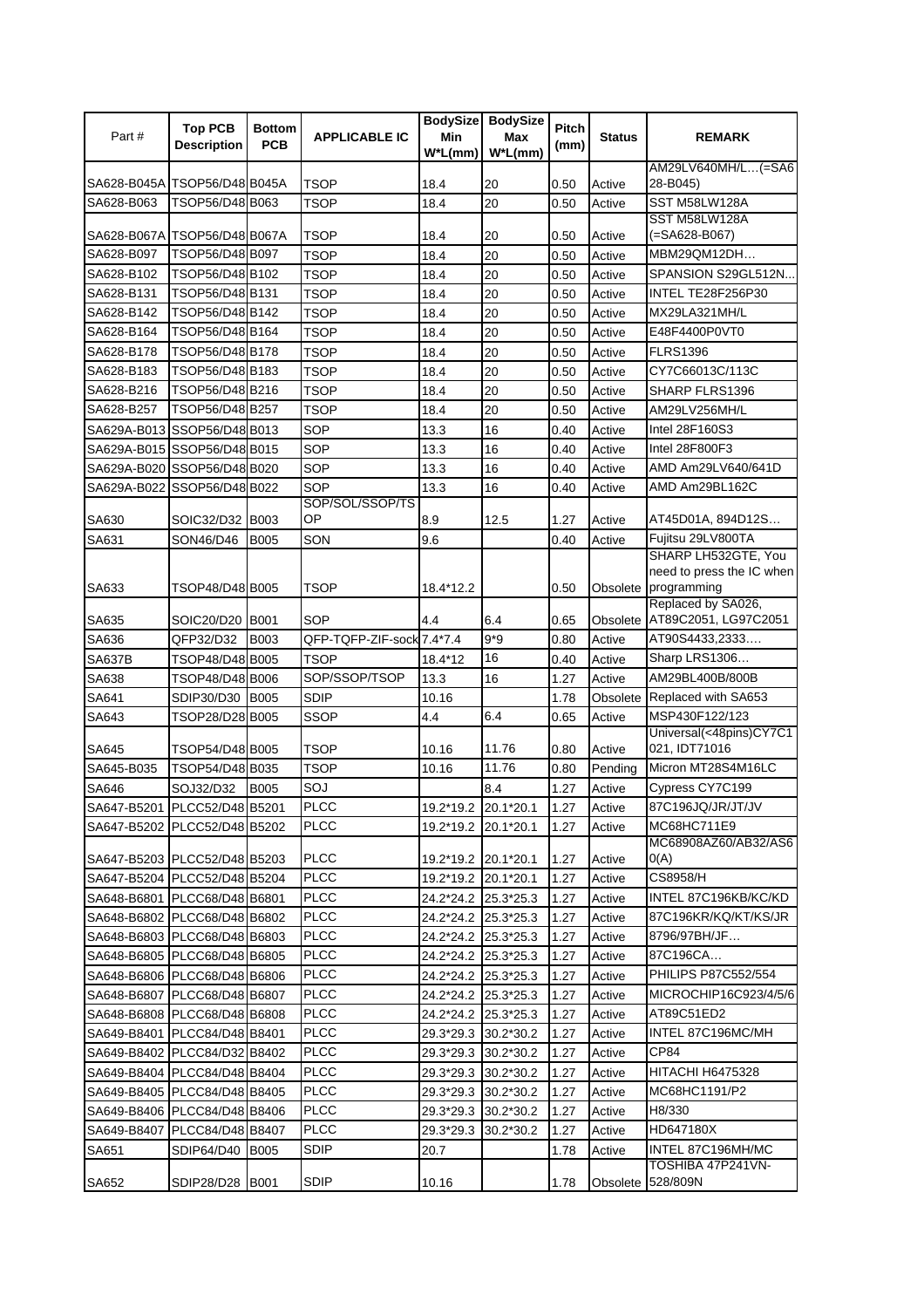| <b>SDIP</b><br>ST72272<br>SA653<br>SDIP32/D32<br><b>B005</b><br>1.78<br>Active<br>10.16<br>SOP<br>$\overline{7}$<br>LE25FV101T/201T<br>SA654<br>SOP16/D16<br><b>B005</b><br>4.4<br>1.27<br>Active<br><b>TSOP</b><br>M6MGT321S4TP<br>10.39<br>Active<br>SA657<br>TSOP52/D48 B005<br>10.8*8.9<br>0.40<br><b>TSOP</b><br>10.39<br>M6MGE157S4KT<br>TSOP52/D48 B036<br>8.89<br>Active<br>SA657-B036<br>0.40<br><b>TSOP</b><br>TSOP52/D48 B055<br>10.39<br>M6MGE157S4KT<br>SA657-B055<br>8.89<br>0.40<br>Active<br><b>RENESAS</b><br>TSOP52/D48 B117<br>TSOP<br>8.89<br>10.39<br>M5M29KE131BPT<br>SA657-B117<br>0.40<br>Active<br>SOP/SSOP/TSOP<br>ST72T631K4M1<br><b>B005</b><br>7.8<br>1.02<br>Active<br>SA658<br>SOIC34/D34<br>SOJ<br>OKI MR27V852D<br>SA661<br>SOJ44/D44<br><b>B005</b><br>10.9<br>1.27<br>Active<br>QFP<br>ANALOG ADUC812<br>QFP52/D48<br>13.9*13.9<br>SA662-B042<br>B042<br>$10*10$<br>0.65<br>Active<br><b>MOTOROLA</b><br>QFP<br>$9*9$<br>MC68HC908JB18FA<br>SA663<br><b>B005</b><br>$7*7$<br>0.80<br>Active<br>QFP32/D32<br>16*16<br>QFP100/D40 B006<br>Active<br>HD64F3026-T100<br><b>SA665T</b><br>QFP-TQFP-ZIF-sock 14*14<br>0.50<br>Xicor X5043/5045, ROHM<br>SOP<br>BR9016/9080ARFVM<br><b>B001</b><br>2.8<br>0.65<br>Active<br>SA666<br>SOP8/D8<br>4<br>HD64F3687/3684<br>Active<br>SA668-B050A<br>QFP64/D48<br><b>B050A</b><br>QFP-TQFP-ZIF-sock 14*14<br>16.2*16.2<br>0.80<br>Active<br>SA668-B188<br>QFP64/D48<br>B188<br>QFP-TQFP-ZIF-sock 14*14<br>16.2*16.2<br>0.80<br>MC68HC711L6<br>B204<br>QFP-TQFP-ZIF-sock 14*14<br>16.2*16.2<br>Active<br>SA668-B204<br>QFP64/D48<br>0.80<br>68HC705B16/N<br>QFP64/D48<br>B235<br>QFP-TQFP-ZIF-sock 14*14<br>16.2*16.2<br>0.80<br>Active<br>H8/3607X<br>SA668-B235<br>SA668-B275<br>QFP64/D48<br>B275<br>QFP-TQFP-ZIF-sock 14*14<br>16.2*16.2<br>0.80<br>Active<br>H8/64F3644<br>CY7C63411/412/413/511/<br><b>SSOP</b><br>SSOP48/D48 B005<br>10.8<br>513<br>SA669<br>16*10.16<br>0.65<br>Active<br>$7*7$<br><b>MLF/QFN</b><br>Atmega16-16MC<br>SA670<br><b>MLF44/D44</b><br><b>B006</b><br>$6.5*6.5$<br>0.50<br>Obsolete<br>QFP<br>12.2*12.2<br>H64F3664<br><b>SA671A</b><br>QFP48/D48<br><b>B005</b><br>$10*10$<br>0.65<br>Active<br>SSOP<br>SONIX SN8P1602<br>SA674<br>SSOP28/D28 B005<br>3.9<br>5.9<br>0.64<br>Active<br>Universal QFP44<br>Active<br>SA675<br>QFP44/D44<br><b>B005</b><br>QFP-TQFP-ZIF-sock 10*10<br>12.6*12.6<br>0.80<br>MC9SO8QXXX<br>B168<br>SA675-B168<br>QFP44/D44<br>QFP-TQFP-ZIF-sock 10*10<br>12.6*12.6<br>0.80<br>Active<br>QFP<br>TMP87PS38F<br>SA679<br>QFP44/D44<br><b>B005</b><br>$14*14$<br>15.9*15.9<br>0.80<br>Active<br>SA681-<br>QFP144/D48 B14401<br>QFP/PQFP/TQFP<br>20*20<br>22*22<br>B14401<br>XC161CJ/167CI<br>0.50<br>Active<br>SA681-<br>B14402<br>QFP144/D48 B14402<br>QFP/PQFP/TQFP<br>20*20<br>22*22<br>HD64F2667<br>0.50<br>Active<br>SA681-<br>QFP144/D48 B14403<br>QFP/PQFP/TQFP<br>20*20<br>22*22<br>B14403<br>0.50<br>Active<br>HD64F2556<br>SA681-<br>QFP144/D48 B14404<br>QFP/PQFP/TQFP<br>20*20<br>22*22<br>B14404<br>HD64F2646/48/49<br>0.50<br>Active<br>SA681-<br>QFP144/D48 B14405<br>22*22<br>B14405<br>QFP/PQFP/TQFP<br>20*20<br>EPM570/1270<br>0.50<br>Active<br>SA681-<br>QFP144/D48 B14406<br>B14406<br>QFP/PQFP/TQFP<br>20*20<br>22*22<br>Active<br>LC4128/4256V/B/C/Z<br>0.50<br>SA681-<br>QFP144/D48 B14407<br>22*22<br>B14407<br>QFP/PQFP/TQFP<br>20*20<br><b>LATTICE XP</b><br>0.50<br>Active<br>SA681-<br>B14408<br>QFP144/D48 B14408<br>QFP/PQFP/TQFP<br>20*20<br>22*22<br>0.50<br>Active<br>HD/2377/2378<br>SA681-<br>B14409<br>QFP144/D48 B14409<br>QFP/PQFP/TQFP<br>20*20<br>22*22<br>EPM3128A<br>0.50<br>Active<br>SA681-<br>QFP144/D48 B14411<br>QFP/PQFP/TQFP<br>22*22<br>B14411<br>20*20<br>9S12XF512/384/256/128<br>0.50<br>Active<br>SA681-<br>QFP144/D48 B14412<br>B14412<br>QFP/PQFP/TQFP<br>20*20<br>22*22<br>MC9S12X<br>0.50<br>Active<br>SA681-<br>QFP144/D48 B14413<br>B14413<br>QFP/PQFP/TQFP<br>20*20<br>22*22<br>LPC2378<br>0.50<br>Active<br>SA681-<br>20*20<br>B14414<br>QFP144/D48 B14414<br>QFP/PQFP/TQFP<br>22*22<br>MC9S12HZXXX<br>0.50<br>Active<br>HD64F36902G<br>SOP<br>SOP40/D40<br>B006<br>14<br>Active<br>(H8/36902F)<br>SA682<br>11.6<br>1.27<br><b>BCC/LPCC/MLF/ML</b><br>SST25LF080A,<br>P/QFN<br>AM25FL005D<br>$6*5$<br>SA683<br>QFN8/D8<br><b>B006</b><br>1.27<br>Active<br>BCC/LPCC/MLF/ML<br>P/QFN<br>M25P80<br>SA684<br>QFN8/D8<br><b>B006</b><br>$8*6$<br>1.27<br>Active | Part# | <b>Top PCB</b><br><b>Description</b> | <b>Bottom</b><br><b>PCB</b> | <b>APPLICABLE IC</b> | Min<br>$W^*L(mm)$ | <b>BodySize BodySize</b><br>Max<br>$W^*L(mm)$ | Pitch<br>(mm) | <b>Status</b> | <b>REMARK</b> |
|--------------------------------------------------------------------------------------------------------------------------------------------------------------------------------------------------------------------------------------------------------------------------------------------------------------------------------------------------------------------------------------------------------------------------------------------------------------------------------------------------------------------------------------------------------------------------------------------------------------------------------------------------------------------------------------------------------------------------------------------------------------------------------------------------------------------------------------------------------------------------------------------------------------------------------------------------------------------------------------------------------------------------------------------------------------------------------------------------------------------------------------------------------------------------------------------------------------------------------------------------------------------------------------------------------------------------------------------------------------------------------------------------------------------------------------------------------------------------------------------------------------------------------------------------------------------------------------------------------------------------------------------------------------------------------------------------------------------------------------------------------------------------------------------------------------------------------------------------------------------------------------------------------------------------------------------------------------------------------------------------------------------------------------------------------------------------------------------------------------------------------------------------------------------------------------------------------------------------------------------------------------------------------------------------------------------------------------------------------------------------------------------------------------------------------------------------------------------------------------------------------------------------------------------------------------------------------------------------------------------------------------------------------------------------------------------------------------------------------------------------------------------------------------------------------------------------------------------------------------------------------------------------------------------------------------------------------------------------------------------------------------------------------------------------------------------------------------------------------------------------------------------------------------------------------------------------------------------------------------------------------------------------------------------------------------------------------------------------------------------------------------------------------------------------------------------------------------------------------------------------------------------------------------------------------------------------------------------------------------------------------------------------------------------------------------------------------------------------------------------------------------------------------------------------------------------------------------------------------------------------------------------------------------------------------------------------------------------------------------------------------------------------------------------------------------------------------------------------------------------------------------------------------------------------------------------------------------------------------------------------------------------------------------------------------------------------------------------------------------------------------------------------------------------------------------------------------------|-------|--------------------------------------|-----------------------------|----------------------|-------------------|-----------------------------------------------|---------------|---------------|---------------|
|                                                                                                                                                                                                                                                                                                                                                                                                                                                                                                                                                                                                                                                                                                                                                                                                                                                                                                                                                                                                                                                                                                                                                                                                                                                                                                                                                                                                                                                                                                                                                                                                                                                                                                                                                                                                                                                                                                                                                                                                                                                                                                                                                                                                                                                                                                                                                                                                                                                                                                                                                                                                                                                                                                                                                                                                                                                                                                                                                                                                                                                                                                                                                                                                                                                                                                                                                                                                                                                                                                                                                                                                                                                                                                                                                                                                                                                                                                                                                                                                                                                                                                                                                                                                                                                                                                                                                                                                                                                              |       |                                      |                             |                      |                   |                                               |               |               |               |
|                                                                                                                                                                                                                                                                                                                                                                                                                                                                                                                                                                                                                                                                                                                                                                                                                                                                                                                                                                                                                                                                                                                                                                                                                                                                                                                                                                                                                                                                                                                                                                                                                                                                                                                                                                                                                                                                                                                                                                                                                                                                                                                                                                                                                                                                                                                                                                                                                                                                                                                                                                                                                                                                                                                                                                                                                                                                                                                                                                                                                                                                                                                                                                                                                                                                                                                                                                                                                                                                                                                                                                                                                                                                                                                                                                                                                                                                                                                                                                                                                                                                                                                                                                                                                                                                                                                                                                                                                                                              |       |                                      |                             |                      |                   |                                               |               |               |               |
|                                                                                                                                                                                                                                                                                                                                                                                                                                                                                                                                                                                                                                                                                                                                                                                                                                                                                                                                                                                                                                                                                                                                                                                                                                                                                                                                                                                                                                                                                                                                                                                                                                                                                                                                                                                                                                                                                                                                                                                                                                                                                                                                                                                                                                                                                                                                                                                                                                                                                                                                                                                                                                                                                                                                                                                                                                                                                                                                                                                                                                                                                                                                                                                                                                                                                                                                                                                                                                                                                                                                                                                                                                                                                                                                                                                                                                                                                                                                                                                                                                                                                                                                                                                                                                                                                                                                                                                                                                                              |       |                                      |                             |                      |                   |                                               |               |               |               |
|                                                                                                                                                                                                                                                                                                                                                                                                                                                                                                                                                                                                                                                                                                                                                                                                                                                                                                                                                                                                                                                                                                                                                                                                                                                                                                                                                                                                                                                                                                                                                                                                                                                                                                                                                                                                                                                                                                                                                                                                                                                                                                                                                                                                                                                                                                                                                                                                                                                                                                                                                                                                                                                                                                                                                                                                                                                                                                                                                                                                                                                                                                                                                                                                                                                                                                                                                                                                                                                                                                                                                                                                                                                                                                                                                                                                                                                                                                                                                                                                                                                                                                                                                                                                                                                                                                                                                                                                                                                              |       |                                      |                             |                      |                   |                                               |               |               |               |
|                                                                                                                                                                                                                                                                                                                                                                                                                                                                                                                                                                                                                                                                                                                                                                                                                                                                                                                                                                                                                                                                                                                                                                                                                                                                                                                                                                                                                                                                                                                                                                                                                                                                                                                                                                                                                                                                                                                                                                                                                                                                                                                                                                                                                                                                                                                                                                                                                                                                                                                                                                                                                                                                                                                                                                                                                                                                                                                                                                                                                                                                                                                                                                                                                                                                                                                                                                                                                                                                                                                                                                                                                                                                                                                                                                                                                                                                                                                                                                                                                                                                                                                                                                                                                                                                                                                                                                                                                                                              |       |                                      |                             |                      |                   |                                               |               |               |               |
|                                                                                                                                                                                                                                                                                                                                                                                                                                                                                                                                                                                                                                                                                                                                                                                                                                                                                                                                                                                                                                                                                                                                                                                                                                                                                                                                                                                                                                                                                                                                                                                                                                                                                                                                                                                                                                                                                                                                                                                                                                                                                                                                                                                                                                                                                                                                                                                                                                                                                                                                                                                                                                                                                                                                                                                                                                                                                                                                                                                                                                                                                                                                                                                                                                                                                                                                                                                                                                                                                                                                                                                                                                                                                                                                                                                                                                                                                                                                                                                                                                                                                                                                                                                                                                                                                                                                                                                                                                                              |       |                                      |                             |                      |                   |                                               |               |               |               |
|                                                                                                                                                                                                                                                                                                                                                                                                                                                                                                                                                                                                                                                                                                                                                                                                                                                                                                                                                                                                                                                                                                                                                                                                                                                                                                                                                                                                                                                                                                                                                                                                                                                                                                                                                                                                                                                                                                                                                                                                                                                                                                                                                                                                                                                                                                                                                                                                                                                                                                                                                                                                                                                                                                                                                                                                                                                                                                                                                                                                                                                                                                                                                                                                                                                                                                                                                                                                                                                                                                                                                                                                                                                                                                                                                                                                                                                                                                                                                                                                                                                                                                                                                                                                                                                                                                                                                                                                                                                              |       |                                      |                             |                      |                   |                                               |               |               |               |
|                                                                                                                                                                                                                                                                                                                                                                                                                                                                                                                                                                                                                                                                                                                                                                                                                                                                                                                                                                                                                                                                                                                                                                                                                                                                                                                                                                                                                                                                                                                                                                                                                                                                                                                                                                                                                                                                                                                                                                                                                                                                                                                                                                                                                                                                                                                                                                                                                                                                                                                                                                                                                                                                                                                                                                                                                                                                                                                                                                                                                                                                                                                                                                                                                                                                                                                                                                                                                                                                                                                                                                                                                                                                                                                                                                                                                                                                                                                                                                                                                                                                                                                                                                                                                                                                                                                                                                                                                                                              |       |                                      |                             |                      |                   |                                               |               |               |               |
|                                                                                                                                                                                                                                                                                                                                                                                                                                                                                                                                                                                                                                                                                                                                                                                                                                                                                                                                                                                                                                                                                                                                                                                                                                                                                                                                                                                                                                                                                                                                                                                                                                                                                                                                                                                                                                                                                                                                                                                                                                                                                                                                                                                                                                                                                                                                                                                                                                                                                                                                                                                                                                                                                                                                                                                                                                                                                                                                                                                                                                                                                                                                                                                                                                                                                                                                                                                                                                                                                                                                                                                                                                                                                                                                                                                                                                                                                                                                                                                                                                                                                                                                                                                                                                                                                                                                                                                                                                                              |       |                                      |                             |                      |                   |                                               |               |               |               |
|                                                                                                                                                                                                                                                                                                                                                                                                                                                                                                                                                                                                                                                                                                                                                                                                                                                                                                                                                                                                                                                                                                                                                                                                                                                                                                                                                                                                                                                                                                                                                                                                                                                                                                                                                                                                                                                                                                                                                                                                                                                                                                                                                                                                                                                                                                                                                                                                                                                                                                                                                                                                                                                                                                                                                                                                                                                                                                                                                                                                                                                                                                                                                                                                                                                                                                                                                                                                                                                                                                                                                                                                                                                                                                                                                                                                                                                                                                                                                                                                                                                                                                                                                                                                                                                                                                                                                                                                                                                              |       |                                      |                             |                      |                   |                                               |               |               |               |
|                                                                                                                                                                                                                                                                                                                                                                                                                                                                                                                                                                                                                                                                                                                                                                                                                                                                                                                                                                                                                                                                                                                                                                                                                                                                                                                                                                                                                                                                                                                                                                                                                                                                                                                                                                                                                                                                                                                                                                                                                                                                                                                                                                                                                                                                                                                                                                                                                                                                                                                                                                                                                                                                                                                                                                                                                                                                                                                                                                                                                                                                                                                                                                                                                                                                                                                                                                                                                                                                                                                                                                                                                                                                                                                                                                                                                                                                                                                                                                                                                                                                                                                                                                                                                                                                                                                                                                                                                                                              |       |                                      |                             |                      |                   |                                               |               |               |               |
|                                                                                                                                                                                                                                                                                                                                                                                                                                                                                                                                                                                                                                                                                                                                                                                                                                                                                                                                                                                                                                                                                                                                                                                                                                                                                                                                                                                                                                                                                                                                                                                                                                                                                                                                                                                                                                                                                                                                                                                                                                                                                                                                                                                                                                                                                                                                                                                                                                                                                                                                                                                                                                                                                                                                                                                                                                                                                                                                                                                                                                                                                                                                                                                                                                                                                                                                                                                                                                                                                                                                                                                                                                                                                                                                                                                                                                                                                                                                                                                                                                                                                                                                                                                                                                                                                                                                                                                                                                                              |       |                                      |                             |                      |                   |                                               |               |               |               |
|                                                                                                                                                                                                                                                                                                                                                                                                                                                                                                                                                                                                                                                                                                                                                                                                                                                                                                                                                                                                                                                                                                                                                                                                                                                                                                                                                                                                                                                                                                                                                                                                                                                                                                                                                                                                                                                                                                                                                                                                                                                                                                                                                                                                                                                                                                                                                                                                                                                                                                                                                                                                                                                                                                                                                                                                                                                                                                                                                                                                                                                                                                                                                                                                                                                                                                                                                                                                                                                                                                                                                                                                                                                                                                                                                                                                                                                                                                                                                                                                                                                                                                                                                                                                                                                                                                                                                                                                                                                              |       |                                      |                             |                      |                   |                                               |               |               |               |
|                                                                                                                                                                                                                                                                                                                                                                                                                                                                                                                                                                                                                                                                                                                                                                                                                                                                                                                                                                                                                                                                                                                                                                                                                                                                                                                                                                                                                                                                                                                                                                                                                                                                                                                                                                                                                                                                                                                                                                                                                                                                                                                                                                                                                                                                                                                                                                                                                                                                                                                                                                                                                                                                                                                                                                                                                                                                                                                                                                                                                                                                                                                                                                                                                                                                                                                                                                                                                                                                                                                                                                                                                                                                                                                                                                                                                                                                                                                                                                                                                                                                                                                                                                                                                                                                                                                                                                                                                                                              |       |                                      |                             |                      |                   |                                               |               |               |               |
|                                                                                                                                                                                                                                                                                                                                                                                                                                                                                                                                                                                                                                                                                                                                                                                                                                                                                                                                                                                                                                                                                                                                                                                                                                                                                                                                                                                                                                                                                                                                                                                                                                                                                                                                                                                                                                                                                                                                                                                                                                                                                                                                                                                                                                                                                                                                                                                                                                                                                                                                                                                                                                                                                                                                                                                                                                                                                                                                                                                                                                                                                                                                                                                                                                                                                                                                                                                                                                                                                                                                                                                                                                                                                                                                                                                                                                                                                                                                                                                                                                                                                                                                                                                                                                                                                                                                                                                                                                                              |       |                                      |                             |                      |                   |                                               |               |               |               |
|                                                                                                                                                                                                                                                                                                                                                                                                                                                                                                                                                                                                                                                                                                                                                                                                                                                                                                                                                                                                                                                                                                                                                                                                                                                                                                                                                                                                                                                                                                                                                                                                                                                                                                                                                                                                                                                                                                                                                                                                                                                                                                                                                                                                                                                                                                                                                                                                                                                                                                                                                                                                                                                                                                                                                                                                                                                                                                                                                                                                                                                                                                                                                                                                                                                                                                                                                                                                                                                                                                                                                                                                                                                                                                                                                                                                                                                                                                                                                                                                                                                                                                                                                                                                                                                                                                                                                                                                                                                              |       |                                      |                             |                      |                   |                                               |               |               |               |
|                                                                                                                                                                                                                                                                                                                                                                                                                                                                                                                                                                                                                                                                                                                                                                                                                                                                                                                                                                                                                                                                                                                                                                                                                                                                                                                                                                                                                                                                                                                                                                                                                                                                                                                                                                                                                                                                                                                                                                                                                                                                                                                                                                                                                                                                                                                                                                                                                                                                                                                                                                                                                                                                                                                                                                                                                                                                                                                                                                                                                                                                                                                                                                                                                                                                                                                                                                                                                                                                                                                                                                                                                                                                                                                                                                                                                                                                                                                                                                                                                                                                                                                                                                                                                                                                                                                                                                                                                                                              |       |                                      |                             |                      |                   |                                               |               |               |               |
|                                                                                                                                                                                                                                                                                                                                                                                                                                                                                                                                                                                                                                                                                                                                                                                                                                                                                                                                                                                                                                                                                                                                                                                                                                                                                                                                                                                                                                                                                                                                                                                                                                                                                                                                                                                                                                                                                                                                                                                                                                                                                                                                                                                                                                                                                                                                                                                                                                                                                                                                                                                                                                                                                                                                                                                                                                                                                                                                                                                                                                                                                                                                                                                                                                                                                                                                                                                                                                                                                                                                                                                                                                                                                                                                                                                                                                                                                                                                                                                                                                                                                                                                                                                                                                                                                                                                                                                                                                                              |       |                                      |                             |                      |                   |                                               |               |               |               |
|                                                                                                                                                                                                                                                                                                                                                                                                                                                                                                                                                                                                                                                                                                                                                                                                                                                                                                                                                                                                                                                                                                                                                                                                                                                                                                                                                                                                                                                                                                                                                                                                                                                                                                                                                                                                                                                                                                                                                                                                                                                                                                                                                                                                                                                                                                                                                                                                                                                                                                                                                                                                                                                                                                                                                                                                                                                                                                                                                                                                                                                                                                                                                                                                                                                                                                                                                                                                                                                                                                                                                                                                                                                                                                                                                                                                                                                                                                                                                                                                                                                                                                                                                                                                                                                                                                                                                                                                                                                              |       |                                      |                             |                      |                   |                                               |               |               |               |
|                                                                                                                                                                                                                                                                                                                                                                                                                                                                                                                                                                                                                                                                                                                                                                                                                                                                                                                                                                                                                                                                                                                                                                                                                                                                                                                                                                                                                                                                                                                                                                                                                                                                                                                                                                                                                                                                                                                                                                                                                                                                                                                                                                                                                                                                                                                                                                                                                                                                                                                                                                                                                                                                                                                                                                                                                                                                                                                                                                                                                                                                                                                                                                                                                                                                                                                                                                                                                                                                                                                                                                                                                                                                                                                                                                                                                                                                                                                                                                                                                                                                                                                                                                                                                                                                                                                                                                                                                                                              |       |                                      |                             |                      |                   |                                               |               |               |               |
|                                                                                                                                                                                                                                                                                                                                                                                                                                                                                                                                                                                                                                                                                                                                                                                                                                                                                                                                                                                                                                                                                                                                                                                                                                                                                                                                                                                                                                                                                                                                                                                                                                                                                                                                                                                                                                                                                                                                                                                                                                                                                                                                                                                                                                                                                                                                                                                                                                                                                                                                                                                                                                                                                                                                                                                                                                                                                                                                                                                                                                                                                                                                                                                                                                                                                                                                                                                                                                                                                                                                                                                                                                                                                                                                                                                                                                                                                                                                                                                                                                                                                                                                                                                                                                                                                                                                                                                                                                                              |       |                                      |                             |                      |                   |                                               |               |               |               |
|                                                                                                                                                                                                                                                                                                                                                                                                                                                                                                                                                                                                                                                                                                                                                                                                                                                                                                                                                                                                                                                                                                                                                                                                                                                                                                                                                                                                                                                                                                                                                                                                                                                                                                                                                                                                                                                                                                                                                                                                                                                                                                                                                                                                                                                                                                                                                                                                                                                                                                                                                                                                                                                                                                                                                                                                                                                                                                                                                                                                                                                                                                                                                                                                                                                                                                                                                                                                                                                                                                                                                                                                                                                                                                                                                                                                                                                                                                                                                                                                                                                                                                                                                                                                                                                                                                                                                                                                                                                              |       |                                      |                             |                      |                   |                                               |               |               |               |
|                                                                                                                                                                                                                                                                                                                                                                                                                                                                                                                                                                                                                                                                                                                                                                                                                                                                                                                                                                                                                                                                                                                                                                                                                                                                                                                                                                                                                                                                                                                                                                                                                                                                                                                                                                                                                                                                                                                                                                                                                                                                                                                                                                                                                                                                                                                                                                                                                                                                                                                                                                                                                                                                                                                                                                                                                                                                                                                                                                                                                                                                                                                                                                                                                                                                                                                                                                                                                                                                                                                                                                                                                                                                                                                                                                                                                                                                                                                                                                                                                                                                                                                                                                                                                                                                                                                                                                                                                                                              |       |                                      |                             |                      |                   |                                               |               |               |               |
|                                                                                                                                                                                                                                                                                                                                                                                                                                                                                                                                                                                                                                                                                                                                                                                                                                                                                                                                                                                                                                                                                                                                                                                                                                                                                                                                                                                                                                                                                                                                                                                                                                                                                                                                                                                                                                                                                                                                                                                                                                                                                                                                                                                                                                                                                                                                                                                                                                                                                                                                                                                                                                                                                                                                                                                                                                                                                                                                                                                                                                                                                                                                                                                                                                                                                                                                                                                                                                                                                                                                                                                                                                                                                                                                                                                                                                                                                                                                                                                                                                                                                                                                                                                                                                                                                                                                                                                                                                                              |       |                                      |                             |                      |                   |                                               |               |               |               |
|                                                                                                                                                                                                                                                                                                                                                                                                                                                                                                                                                                                                                                                                                                                                                                                                                                                                                                                                                                                                                                                                                                                                                                                                                                                                                                                                                                                                                                                                                                                                                                                                                                                                                                                                                                                                                                                                                                                                                                                                                                                                                                                                                                                                                                                                                                                                                                                                                                                                                                                                                                                                                                                                                                                                                                                                                                                                                                                                                                                                                                                                                                                                                                                                                                                                                                                                                                                                                                                                                                                                                                                                                                                                                                                                                                                                                                                                                                                                                                                                                                                                                                                                                                                                                                                                                                                                                                                                                                                              |       |                                      |                             |                      |                   |                                               |               |               |               |
|                                                                                                                                                                                                                                                                                                                                                                                                                                                                                                                                                                                                                                                                                                                                                                                                                                                                                                                                                                                                                                                                                                                                                                                                                                                                                                                                                                                                                                                                                                                                                                                                                                                                                                                                                                                                                                                                                                                                                                                                                                                                                                                                                                                                                                                                                                                                                                                                                                                                                                                                                                                                                                                                                                                                                                                                                                                                                                                                                                                                                                                                                                                                                                                                                                                                                                                                                                                                                                                                                                                                                                                                                                                                                                                                                                                                                                                                                                                                                                                                                                                                                                                                                                                                                                                                                                                                                                                                                                                              |       |                                      |                             |                      |                   |                                               |               |               |               |
|                                                                                                                                                                                                                                                                                                                                                                                                                                                                                                                                                                                                                                                                                                                                                                                                                                                                                                                                                                                                                                                                                                                                                                                                                                                                                                                                                                                                                                                                                                                                                                                                                                                                                                                                                                                                                                                                                                                                                                                                                                                                                                                                                                                                                                                                                                                                                                                                                                                                                                                                                                                                                                                                                                                                                                                                                                                                                                                                                                                                                                                                                                                                                                                                                                                                                                                                                                                                                                                                                                                                                                                                                                                                                                                                                                                                                                                                                                                                                                                                                                                                                                                                                                                                                                                                                                                                                                                                                                                              |       |                                      |                             |                      |                   |                                               |               |               |               |
|                                                                                                                                                                                                                                                                                                                                                                                                                                                                                                                                                                                                                                                                                                                                                                                                                                                                                                                                                                                                                                                                                                                                                                                                                                                                                                                                                                                                                                                                                                                                                                                                                                                                                                                                                                                                                                                                                                                                                                                                                                                                                                                                                                                                                                                                                                                                                                                                                                                                                                                                                                                                                                                                                                                                                                                                                                                                                                                                                                                                                                                                                                                                                                                                                                                                                                                                                                                                                                                                                                                                                                                                                                                                                                                                                                                                                                                                                                                                                                                                                                                                                                                                                                                                                                                                                                                                                                                                                                                              |       |                                      |                             |                      |                   |                                               |               |               |               |
|                                                                                                                                                                                                                                                                                                                                                                                                                                                                                                                                                                                                                                                                                                                                                                                                                                                                                                                                                                                                                                                                                                                                                                                                                                                                                                                                                                                                                                                                                                                                                                                                                                                                                                                                                                                                                                                                                                                                                                                                                                                                                                                                                                                                                                                                                                                                                                                                                                                                                                                                                                                                                                                                                                                                                                                                                                                                                                                                                                                                                                                                                                                                                                                                                                                                                                                                                                                                                                                                                                                                                                                                                                                                                                                                                                                                                                                                                                                                                                                                                                                                                                                                                                                                                                                                                                                                                                                                                                                              |       |                                      |                             |                      |                   |                                               |               |               |               |
|                                                                                                                                                                                                                                                                                                                                                                                                                                                                                                                                                                                                                                                                                                                                                                                                                                                                                                                                                                                                                                                                                                                                                                                                                                                                                                                                                                                                                                                                                                                                                                                                                                                                                                                                                                                                                                                                                                                                                                                                                                                                                                                                                                                                                                                                                                                                                                                                                                                                                                                                                                                                                                                                                                                                                                                                                                                                                                                                                                                                                                                                                                                                                                                                                                                                                                                                                                                                                                                                                                                                                                                                                                                                                                                                                                                                                                                                                                                                                                                                                                                                                                                                                                                                                                                                                                                                                                                                                                                              |       |                                      |                             |                      |                   |                                               |               |               |               |
|                                                                                                                                                                                                                                                                                                                                                                                                                                                                                                                                                                                                                                                                                                                                                                                                                                                                                                                                                                                                                                                                                                                                                                                                                                                                                                                                                                                                                                                                                                                                                                                                                                                                                                                                                                                                                                                                                                                                                                                                                                                                                                                                                                                                                                                                                                                                                                                                                                                                                                                                                                                                                                                                                                                                                                                                                                                                                                                                                                                                                                                                                                                                                                                                                                                                                                                                                                                                                                                                                                                                                                                                                                                                                                                                                                                                                                                                                                                                                                                                                                                                                                                                                                                                                                                                                                                                                                                                                                                              |       |                                      |                             |                      |                   |                                               |               |               |               |
|                                                                                                                                                                                                                                                                                                                                                                                                                                                                                                                                                                                                                                                                                                                                                                                                                                                                                                                                                                                                                                                                                                                                                                                                                                                                                                                                                                                                                                                                                                                                                                                                                                                                                                                                                                                                                                                                                                                                                                                                                                                                                                                                                                                                                                                                                                                                                                                                                                                                                                                                                                                                                                                                                                                                                                                                                                                                                                                                                                                                                                                                                                                                                                                                                                                                                                                                                                                                                                                                                                                                                                                                                                                                                                                                                                                                                                                                                                                                                                                                                                                                                                                                                                                                                                                                                                                                                                                                                                                              |       |                                      |                             |                      |                   |                                               |               |               |               |
|                                                                                                                                                                                                                                                                                                                                                                                                                                                                                                                                                                                                                                                                                                                                                                                                                                                                                                                                                                                                                                                                                                                                                                                                                                                                                                                                                                                                                                                                                                                                                                                                                                                                                                                                                                                                                                                                                                                                                                                                                                                                                                                                                                                                                                                                                                                                                                                                                                                                                                                                                                                                                                                                                                                                                                                                                                                                                                                                                                                                                                                                                                                                                                                                                                                                                                                                                                                                                                                                                                                                                                                                                                                                                                                                                                                                                                                                                                                                                                                                                                                                                                                                                                                                                                                                                                                                                                                                                                                              |       |                                      |                             |                      |                   |                                               |               |               |               |
|                                                                                                                                                                                                                                                                                                                                                                                                                                                                                                                                                                                                                                                                                                                                                                                                                                                                                                                                                                                                                                                                                                                                                                                                                                                                                                                                                                                                                                                                                                                                                                                                                                                                                                                                                                                                                                                                                                                                                                                                                                                                                                                                                                                                                                                                                                                                                                                                                                                                                                                                                                                                                                                                                                                                                                                                                                                                                                                                                                                                                                                                                                                                                                                                                                                                                                                                                                                                                                                                                                                                                                                                                                                                                                                                                                                                                                                                                                                                                                                                                                                                                                                                                                                                                                                                                                                                                                                                                                                              |       |                                      |                             |                      |                   |                                               |               |               |               |
|                                                                                                                                                                                                                                                                                                                                                                                                                                                                                                                                                                                                                                                                                                                                                                                                                                                                                                                                                                                                                                                                                                                                                                                                                                                                                                                                                                                                                                                                                                                                                                                                                                                                                                                                                                                                                                                                                                                                                                                                                                                                                                                                                                                                                                                                                                                                                                                                                                                                                                                                                                                                                                                                                                                                                                                                                                                                                                                                                                                                                                                                                                                                                                                                                                                                                                                                                                                                                                                                                                                                                                                                                                                                                                                                                                                                                                                                                                                                                                                                                                                                                                                                                                                                                                                                                                                                                                                                                                                              |       |                                      |                             |                      |                   |                                               |               |               |               |
|                                                                                                                                                                                                                                                                                                                                                                                                                                                                                                                                                                                                                                                                                                                                                                                                                                                                                                                                                                                                                                                                                                                                                                                                                                                                                                                                                                                                                                                                                                                                                                                                                                                                                                                                                                                                                                                                                                                                                                                                                                                                                                                                                                                                                                                                                                                                                                                                                                                                                                                                                                                                                                                                                                                                                                                                                                                                                                                                                                                                                                                                                                                                                                                                                                                                                                                                                                                                                                                                                                                                                                                                                                                                                                                                                                                                                                                                                                                                                                                                                                                                                                                                                                                                                                                                                                                                                                                                                                                              |       |                                      |                             |                      |                   |                                               |               |               |               |
|                                                                                                                                                                                                                                                                                                                                                                                                                                                                                                                                                                                                                                                                                                                                                                                                                                                                                                                                                                                                                                                                                                                                                                                                                                                                                                                                                                                                                                                                                                                                                                                                                                                                                                                                                                                                                                                                                                                                                                                                                                                                                                                                                                                                                                                                                                                                                                                                                                                                                                                                                                                                                                                                                                                                                                                                                                                                                                                                                                                                                                                                                                                                                                                                                                                                                                                                                                                                                                                                                                                                                                                                                                                                                                                                                                                                                                                                                                                                                                                                                                                                                                                                                                                                                                                                                                                                                                                                                                                              |       |                                      |                             |                      |                   |                                               |               |               |               |
|                                                                                                                                                                                                                                                                                                                                                                                                                                                                                                                                                                                                                                                                                                                                                                                                                                                                                                                                                                                                                                                                                                                                                                                                                                                                                                                                                                                                                                                                                                                                                                                                                                                                                                                                                                                                                                                                                                                                                                                                                                                                                                                                                                                                                                                                                                                                                                                                                                                                                                                                                                                                                                                                                                                                                                                                                                                                                                                                                                                                                                                                                                                                                                                                                                                                                                                                                                                                                                                                                                                                                                                                                                                                                                                                                                                                                                                                                                                                                                                                                                                                                                                                                                                                                                                                                                                                                                                                                                                              |       |                                      |                             |                      |                   |                                               |               |               |               |
|                                                                                                                                                                                                                                                                                                                                                                                                                                                                                                                                                                                                                                                                                                                                                                                                                                                                                                                                                                                                                                                                                                                                                                                                                                                                                                                                                                                                                                                                                                                                                                                                                                                                                                                                                                                                                                                                                                                                                                                                                                                                                                                                                                                                                                                                                                                                                                                                                                                                                                                                                                                                                                                                                                                                                                                                                                                                                                                                                                                                                                                                                                                                                                                                                                                                                                                                                                                                                                                                                                                                                                                                                                                                                                                                                                                                                                                                                                                                                                                                                                                                                                                                                                                                                                                                                                                                                                                                                                                              |       |                                      |                             |                      |                   |                                               |               |               |               |
|                                                                                                                                                                                                                                                                                                                                                                                                                                                                                                                                                                                                                                                                                                                                                                                                                                                                                                                                                                                                                                                                                                                                                                                                                                                                                                                                                                                                                                                                                                                                                                                                                                                                                                                                                                                                                                                                                                                                                                                                                                                                                                                                                                                                                                                                                                                                                                                                                                                                                                                                                                                                                                                                                                                                                                                                                                                                                                                                                                                                                                                                                                                                                                                                                                                                                                                                                                                                                                                                                                                                                                                                                                                                                                                                                                                                                                                                                                                                                                                                                                                                                                                                                                                                                                                                                                                                                                                                                                                              |       |                                      |                             |                      |                   |                                               |               |               |               |
|                                                                                                                                                                                                                                                                                                                                                                                                                                                                                                                                                                                                                                                                                                                                                                                                                                                                                                                                                                                                                                                                                                                                                                                                                                                                                                                                                                                                                                                                                                                                                                                                                                                                                                                                                                                                                                                                                                                                                                                                                                                                                                                                                                                                                                                                                                                                                                                                                                                                                                                                                                                                                                                                                                                                                                                                                                                                                                                                                                                                                                                                                                                                                                                                                                                                                                                                                                                                                                                                                                                                                                                                                                                                                                                                                                                                                                                                                                                                                                                                                                                                                                                                                                                                                                                                                                                                                                                                                                                              |       |                                      |                             |                      |                   |                                               |               |               |               |
|                                                                                                                                                                                                                                                                                                                                                                                                                                                                                                                                                                                                                                                                                                                                                                                                                                                                                                                                                                                                                                                                                                                                                                                                                                                                                                                                                                                                                                                                                                                                                                                                                                                                                                                                                                                                                                                                                                                                                                                                                                                                                                                                                                                                                                                                                                                                                                                                                                                                                                                                                                                                                                                                                                                                                                                                                                                                                                                                                                                                                                                                                                                                                                                                                                                                                                                                                                                                                                                                                                                                                                                                                                                                                                                                                                                                                                                                                                                                                                                                                                                                                                                                                                                                                                                                                                                                                                                                                                                              |       |                                      |                             |                      |                   |                                               |               |               |               |
|                                                                                                                                                                                                                                                                                                                                                                                                                                                                                                                                                                                                                                                                                                                                                                                                                                                                                                                                                                                                                                                                                                                                                                                                                                                                                                                                                                                                                                                                                                                                                                                                                                                                                                                                                                                                                                                                                                                                                                                                                                                                                                                                                                                                                                                                                                                                                                                                                                                                                                                                                                                                                                                                                                                                                                                                                                                                                                                                                                                                                                                                                                                                                                                                                                                                                                                                                                                                                                                                                                                                                                                                                                                                                                                                                                                                                                                                                                                                                                                                                                                                                                                                                                                                                                                                                                                                                                                                                                                              |       |                                      |                             |                      |                   |                                               |               |               |               |
|                                                                                                                                                                                                                                                                                                                                                                                                                                                                                                                                                                                                                                                                                                                                                                                                                                                                                                                                                                                                                                                                                                                                                                                                                                                                                                                                                                                                                                                                                                                                                                                                                                                                                                                                                                                                                                                                                                                                                                                                                                                                                                                                                                                                                                                                                                                                                                                                                                                                                                                                                                                                                                                                                                                                                                                                                                                                                                                                                                                                                                                                                                                                                                                                                                                                                                                                                                                                                                                                                                                                                                                                                                                                                                                                                                                                                                                                                                                                                                                                                                                                                                                                                                                                                                                                                                                                                                                                                                                              |       |                                      |                             |                      |                   |                                               |               |               |               |
|                                                                                                                                                                                                                                                                                                                                                                                                                                                                                                                                                                                                                                                                                                                                                                                                                                                                                                                                                                                                                                                                                                                                                                                                                                                                                                                                                                                                                                                                                                                                                                                                                                                                                                                                                                                                                                                                                                                                                                                                                                                                                                                                                                                                                                                                                                                                                                                                                                                                                                                                                                                                                                                                                                                                                                                                                                                                                                                                                                                                                                                                                                                                                                                                                                                                                                                                                                                                                                                                                                                                                                                                                                                                                                                                                                                                                                                                                                                                                                                                                                                                                                                                                                                                                                                                                                                                                                                                                                                              |       |                                      |                             |                      |                   |                                               |               |               |               |
|                                                                                                                                                                                                                                                                                                                                                                                                                                                                                                                                                                                                                                                                                                                                                                                                                                                                                                                                                                                                                                                                                                                                                                                                                                                                                                                                                                                                                                                                                                                                                                                                                                                                                                                                                                                                                                                                                                                                                                                                                                                                                                                                                                                                                                                                                                                                                                                                                                                                                                                                                                                                                                                                                                                                                                                                                                                                                                                                                                                                                                                                                                                                                                                                                                                                                                                                                                                                                                                                                                                                                                                                                                                                                                                                                                                                                                                                                                                                                                                                                                                                                                                                                                                                                                                                                                                                                                                                                                                              |       |                                      |                             |                      |                   |                                               |               |               |               |
|                                                                                                                                                                                                                                                                                                                                                                                                                                                                                                                                                                                                                                                                                                                                                                                                                                                                                                                                                                                                                                                                                                                                                                                                                                                                                                                                                                                                                                                                                                                                                                                                                                                                                                                                                                                                                                                                                                                                                                                                                                                                                                                                                                                                                                                                                                                                                                                                                                                                                                                                                                                                                                                                                                                                                                                                                                                                                                                                                                                                                                                                                                                                                                                                                                                                                                                                                                                                                                                                                                                                                                                                                                                                                                                                                                                                                                                                                                                                                                                                                                                                                                                                                                                                                                                                                                                                                                                                                                                              |       |                                      |                             |                      |                   |                                               |               |               |               |
|                                                                                                                                                                                                                                                                                                                                                                                                                                                                                                                                                                                                                                                                                                                                                                                                                                                                                                                                                                                                                                                                                                                                                                                                                                                                                                                                                                                                                                                                                                                                                                                                                                                                                                                                                                                                                                                                                                                                                                                                                                                                                                                                                                                                                                                                                                                                                                                                                                                                                                                                                                                                                                                                                                                                                                                                                                                                                                                                                                                                                                                                                                                                                                                                                                                                                                                                                                                                                                                                                                                                                                                                                                                                                                                                                                                                                                                                                                                                                                                                                                                                                                                                                                                                                                                                                                                                                                                                                                                              |       |                                      |                             |                      |                   |                                               |               |               |               |
|                                                                                                                                                                                                                                                                                                                                                                                                                                                                                                                                                                                                                                                                                                                                                                                                                                                                                                                                                                                                                                                                                                                                                                                                                                                                                                                                                                                                                                                                                                                                                                                                                                                                                                                                                                                                                                                                                                                                                                                                                                                                                                                                                                                                                                                                                                                                                                                                                                                                                                                                                                                                                                                                                                                                                                                                                                                                                                                                                                                                                                                                                                                                                                                                                                                                                                                                                                                                                                                                                                                                                                                                                                                                                                                                                                                                                                                                                                                                                                                                                                                                                                                                                                                                                                                                                                                                                                                                                                                              |       |                                      |                             |                      |                   |                                               |               |               |               |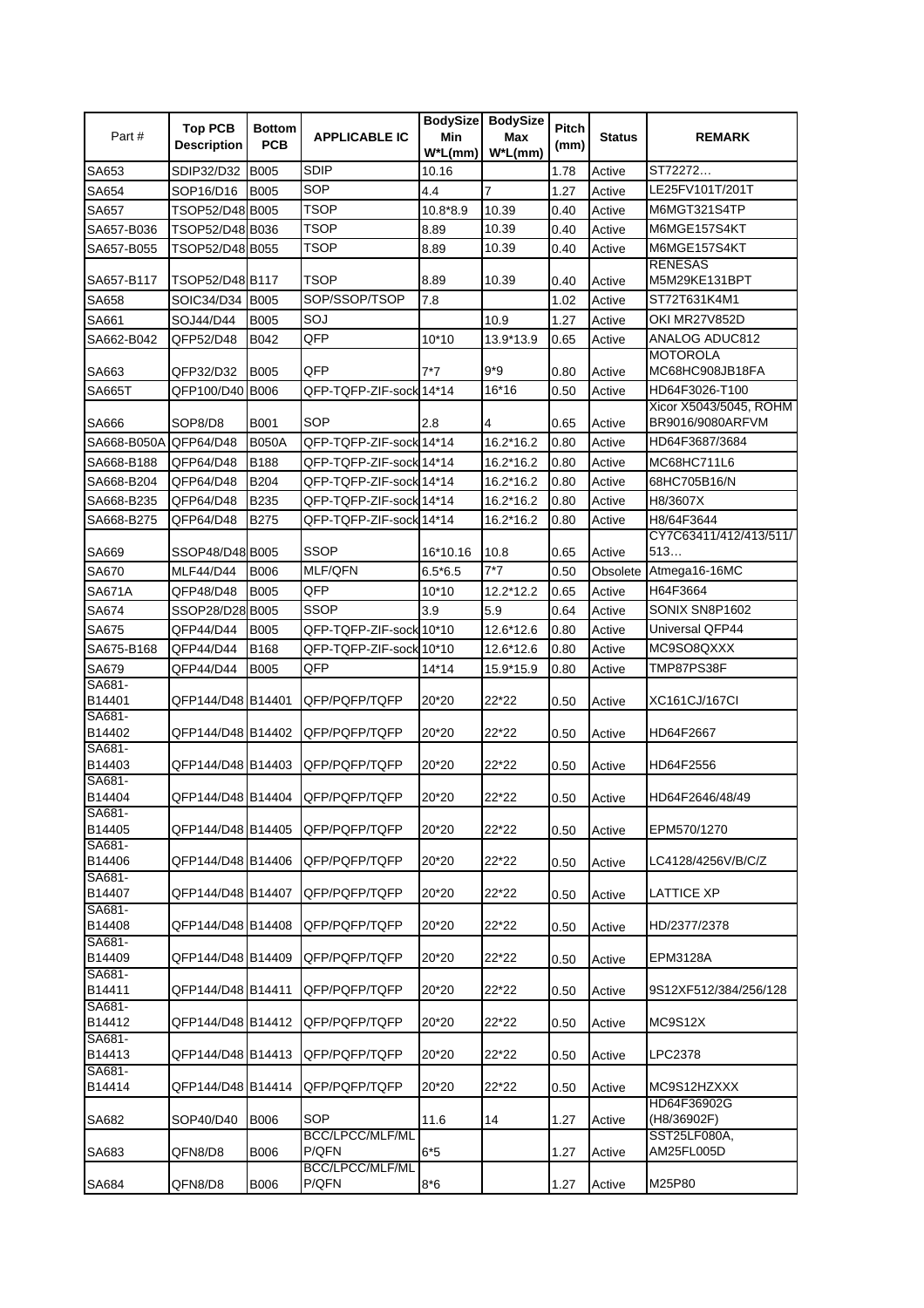|               | <b>Top PCB</b>         | <b>Bottom</b> |                                    | <b>BodySize</b>   | <b>BodySize</b>    | <b>Pitch</b> |                |                                              |
|---------------|------------------------|---------------|------------------------------------|-------------------|--------------------|--------------|----------------|----------------------------------------------|
| Part#         | <b>Description</b>     | <b>PCB</b>    | <b>APPLICABLE IC</b>               | Min<br>$W^*L(mm)$ | Max<br>$W^*L$ (mm) | (mm)         | <b>Status</b>  | <b>REMARK</b>                                |
|               |                        |               | <b>BCC/LPCC/MLF/ML</b>             |                   |                    |              |                |                                              |
| SA685         | QFN28/D28              | <b>B006</b>   | P/QFN                              | $6*6$             |                    | 0.65         | Active         | P89LOC938 (FHN)                              |
| SA686         | QFN32/D32              | <b>B006</b>   | BCC/LPCC/MLF/ML<br>P/QFN           | $5*5$             |                    | 0.50         | Active         | ISP GAL22V10AV, Atmel<br>ATmega48@MLF32      |
|               |                        |               | BCC/LPCC/MLF/ML                    |                   |                    |              |                |                                              |
| SA686-B231    | QFN32/D32              | B231          | P/QFN                              | $5*5$             |                    | 0.50         | Active         | 9S08GXXX                                     |
| SA687         | SOP32/D32              | B006          | SOP                                | 11.25             | 14.12              | 1.27         | Active         | CY7C53120E4                                  |
| SA689         | 4                      | B006          | SSOP                               | 6.1               | 8.1                | 0.65         | Active         | MB89F202                                     |
|               |                        |               | <b>BCC/LPCC/MLF/ML</b><br>P/QFN    | $4*4$             |                    |              |                | C8051F330                                    |
| SA692         | QFN20/D20<br>TSSOP44/D | <b>B006</b>   |                                    |                   |                    | 0.50         | Active         |                                              |
| SA693         | 44                     | <b>B006</b>   | <b>TSSOP</b>                       | 4.4               | 6                  | 0.50         | Active         | SAF-XC866-4FR                                |
|               |                        |               | BCC/LPCC/MLF/ML                    |                   |                    |              |                |                                              |
| SA694         | QFN8/D8                | <b>B006</b>   | P/QFN<br>BCC/LPCC/MLF/ML           | $3*2$             |                    | 0.50         | Active         | M93C46/86                                    |
| <b>SA695A</b> | QFN10/D10              | B006          | P/QFN                              | $3*3$             |                    | 0.50         | Active         | P89LPC9102/9103                              |
|               |                        |               | BCC/LPCC/MLF/ML                    |                   |                    |              |                | MB95F118AW, Cypress                          |
| SA696         | QFN48/D48              | <b>B006</b>   | P/QFN                              | $7*7$             |                    | 0.5          | Active         | CY8C27666 @MLF48                             |
| SA696-B166    | QFN48/D48              | B166          | BCC/LPCC/MLF/ML<br>P/QFN           | $7*7$             |                    | 0.5          | Active         | MC9SO8QXXX                                   |
|               |                        |               | BCC/LPCC/MLF/ML                    |                   |                    |              |                |                                              |
| SA696-B198    | QFN48/D48              | <b>B198</b>   | P/DR QFN                           | 7*7               |                    | 0.5          | Active         | MC9S08GXXX                                   |
|               |                        |               | BCC/LPCC/MLF/ML                    |                   |                    |              |                |                                              |
| SA696-B310    | QFN48/D48              | B310          | P/DR QFN<br><b>BCC/LPCC/MLF/ML</b> | $7*7$             |                    | 0.5          | Active         | MC9S08JM32CGTE                               |
| SA697         | QFN28/D28              | B006          | P/QFN                              | $5*5$             |                    | 0.50         | Active         | C8051F321                                    |
|               |                        |               |                                    |                   |                    |              |                | 24LC16A, Replacement                         |
| SA698         | SOP6/D6                | <b>B005</b>   | SOP                                | 1.63              | 2.8                | 0.95         | Obsolete SA717 |                                              |
| SA701         | QFN32/D32              | B006          | QFN                                | $7*7$             |                    | 0.65         |                | AT89C5130/31A,<br>Obsolete Replacement SA717 |
| SA703         | QFN8/D8                | B006          | QFN                                | $3*3$             |                    | 0.65         | Active         |                                              |
|               |                        |               | <b>BCC/LPCC/MLF/ML</b>             |                   |                    |              |                |                                              |
| SA706-B268    | QFN56/D48              | B268          | P/QFN                              | $8*8$             |                    | 0.50         | Active         | CY7C64215                                    |
| SA706-B296    | QFN56/D48              | <b>B296</b>   | <b>BCC/LPCC/MLF/ML</b><br>P/QFN    | $8*8$             |                    | 0.50         | Active         | ADuC831BCP                                   |
|               |                        |               | BCC/LPCC/MLF/ML                    |                   |                    |              |                |                                              |
| SA706-B297    | QFN56/D48              | B297          | P/QFN                              | $8*8$             |                    | 0.50         | Active         | ADuC845BCP62                                 |
| <b>SA708</b>  | QFP48/D48              | B006          | QFN                                | $10*10$           |                    | 0.80         | Active         |                                              |
|               |                        | B006          | BCC/LPCC/MLF/ML<br>P/QFN           | $9*9$             |                    |              |                | PIC30F3010                                   |
| SA709         | QFN44/D44              |               | <b>BCC/LPCC/MLF/ML</b>             |                   |                    | 0.65         | Active         |                                              |
| SA710         | QFN24/D24              | <b>B005</b>   | P/QFN                              | 4*4               |                    | 0.50         | Active         |                                              |
|               |                        |               | BCC/LPCC/MLF/ML                    |                   |                    |              |                |                                              |
| SA712         | QFN44/D44              | B006          | P/QFN                              | $7*7$             |                    | 0.50         | Active         | ATMEGA32L<br>Socket has not been             |
| SA713         | SSOP24/D24             |               |                                    | 4.4               | 6.4                | 0.40         | Pending        | confirmed                                    |
| SA715         | SOIC32/D32 B006        |               | SOIC                               | 7.5               | 10.5               | 1.27         | Active         | STK14CA8                                     |
| <b>SA717</b>  | SOT6/D6                | B006          | SOT                                | 1.63              | 2.8                | 0.95         | Active         | PIC10F2XX                                    |
| SA718-B172    | QFP100/D10(B172        |               | QFP-TQFP-ZIF-sock 14*14            |                   | 16*16              | 0.50         | Active         | HD64F7047                                    |
| SA718-B185    | QFP100/D10(B185        |               | QFP-TQFP-ZIF-sock 14*14            |                   | 16*16              | 0.50         | Active         | AT91SAM7X128/256                             |
| SA718-B186    | QFP100/D10(B186        |               | QFP-TQFP-ZIF-sock 14*14            |                   | 16*16              | 0.50         | Active         | XC9572XL/95144XL                             |
| SA718-B187    | QFP100/D10 B187        |               | QFP-TQFP-ZIF-sock 14*14            |                   | 16*16              | 0.50         | Active         | 4                                            |
| SA718-B201    | QFP100/D24 B201        |               | QFP-TQFP-ZIF-sock 14*14            |                   | 16*16              | 0.50         | Active         | MC9S12UF                                     |
| SA718-B202    | QFP100/D32 B202        |               | QFP-TQFP-ZIF-sock 14*14            |                   | 16*16              | 0.50         | Active         | H8/3877                                      |
| SA718-B221    | QFP100/D40 B221        |               | QFP-TQFP-ZIF-sock 14*14            |                   | 16*16              | 0.50         | Active         | UPD780822B                                   |
| SA718-B223    | QFP100                 | B223          | QFP-TQFP-ZIF-sock 14*14            |                   | 16*16              | 0.50         | Active         | MB90F488B                                    |
| SA718-B243    | QFP100                 | B243          | QFP-TQFP-ZIF-sock 14*14            |                   | 16*16              | 0.50         | Active         | LPC2364                                      |
| SA718-B271    | QFP100                 | B271          | QFP-TQFP-ZIF-sock 14*14            |                   | 16*16              | 0.50         | Active         | H8/64F3069                                   |
| SA719-B171    | QFP112/D24 B171        |               | QFP/TQFP                           | 20*20             | 22*22              | 0.65         | Active         | MC9S12NE64                                   |
| SA719-B210    | QFP112/D24 B210        |               | QFP/TQFP                           | 20*20             | 22*22              | 0.65         | Active         | MC65HC812A4                                  |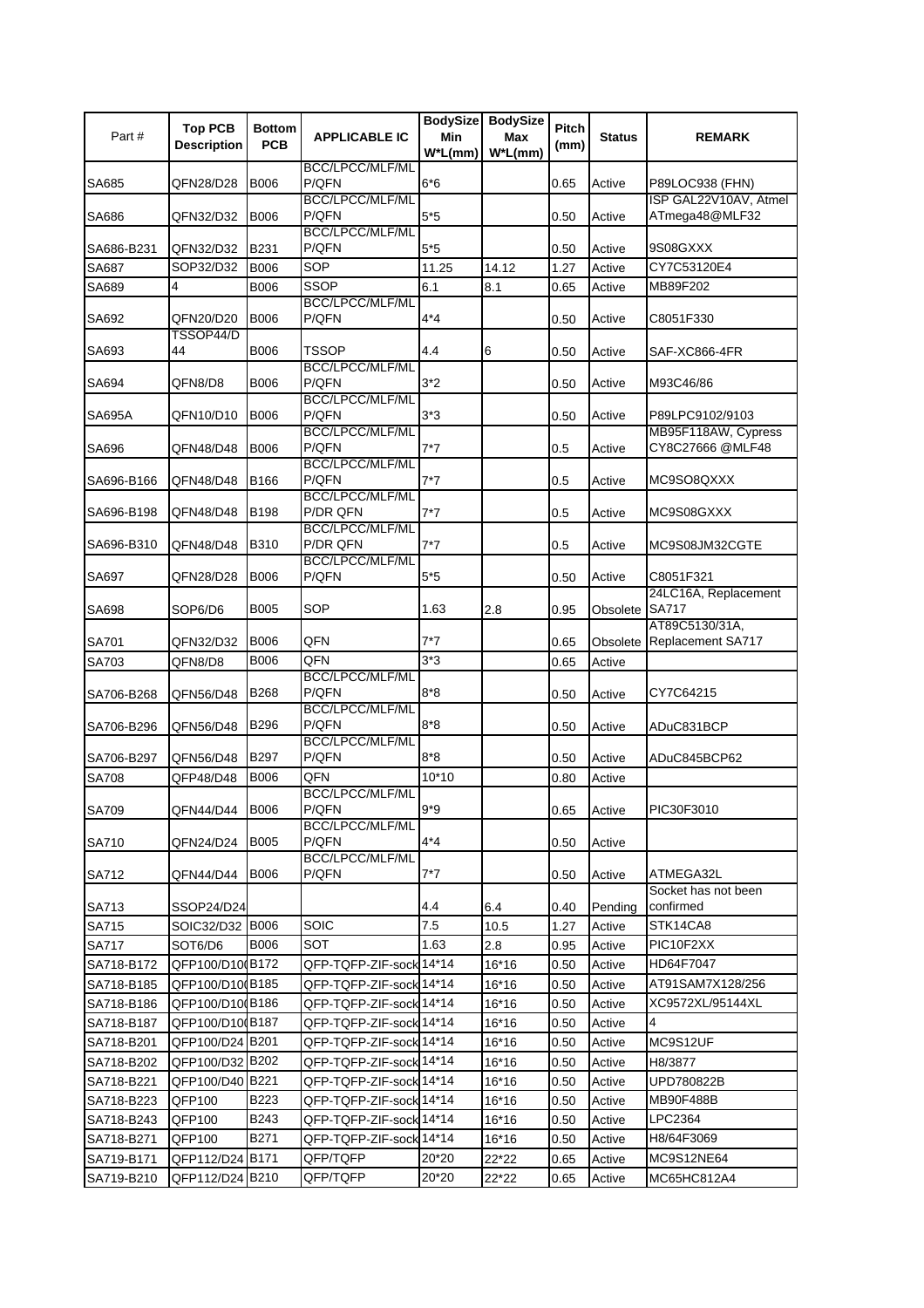|              | <b>Top PCB</b>     | <b>Bottom</b> |                                 | <b>BodySize</b> | <b>BodySize</b> | Pitch |               |                                    |
|--------------|--------------------|---------------|---------------------------------|-----------------|-----------------|-------|---------------|------------------------------------|
| Part#        | <b>Description</b> | <b>PCB</b>    | <b>APPLICABLE IC</b>            | Min             | Max             | (mm)  | <b>Status</b> | <b>REMARK</b>                      |
|              |                    |               |                                 | $W^*L(mm)$      | $W^*L(mm)$      |       |               |                                    |
| SA719-B213   | QFP112/D24 B213    |               | QFP/TQFP                        | 20*20           | 22*22           | 0.65  | Active        | HD6477034                          |
| SA719-B240   | QFP112/D24 B240    |               | QFP/TQFP                        | 20*20           | 22*22           | 0.65  | Active        | MC9S12HN64CAL                      |
| SA719-B241   | QFP112/D24 B241    |               | QFP/TQFP                        | 20*20           | 22*22           | 0.65  | Active        | MC9S12E256/128                     |
| SA719-B246   | QFP112/D24 B246    |               | QFP/TQFP                        | 20*20           | 22*22           | 0.65  | Active        | MC9S12NE64                         |
| SA719-B253   | QFP112/D24 B253    |               | QFP/TQFP                        | 20*20           | 22*22           | 0.65  | Active        | 9S12F512/384/256/128               |
| SA719-B264   | QFP112/D24 B264    |               | QFP/TQFP                        | 20*20           | 22*22           | 0.65  | Active        | MC9S12XHZXXX                       |
|              |                    |               | ZIF/QFP/TQFP/Brea               |                 |                 |       |               |                                    |
| SA720-B175   | TQFP128/D11B175    |               | d boarding<br>ZIF/QFP/TQFP/Brea | 14*20           | 16*22           | 0.50  | Active        | HD6472655F                         |
| SA720-B193   | TQFP128/D11B193    |               | d boarding                      | 14*20           | 16*22           | 0.50  | Active        | H8S2357/2398                       |
|              |                    |               | ZIF/QFP/TQFP/Brea               |                 |                 |       |               |                                    |
| SA720-B203   | TQFP128/D11B203    |               | d boarding                      | 14*20           | 16*22           | 0.50  | Active        | AT91SAM7SE512AU                    |
|              |                    |               | ZIF/QFP/TQFP/Brea               |                 |                 |       |               |                                    |
| SA720-B228   | TQFP128/D11B228    |               | d boarding<br>ZIF/QFP/TQFP/Brea | 14*20           | 16*22           | 0.50  | Active        | M3062X/128P6Q7                     |
| SA720-B262   | TQFP128/D11B262    |               | d boarding                      | 14*20           | 16*22           | 0.50  | Active        | HD6472357                          |
|              |                    |               | ZIF/QFP/TQFP/Brea               |                 |                 |       |               |                                    |
| SA720-B281   | TQFP128/D1 B281    |               | d boarding                      | 14*20           | 16*22           | 0.50  | Active        | HD64F2339                          |
| SA721-B175   | TQFP128/D31B175    |               | QFP-TQFP-ZIF-sock 14*14         |                 | 16*16           | 0.40  | Active        | HD6472655                          |
| SA721-B194   | TQFP128/D31B194    |               | QFP-TQFP-ZIF-sock 14*14         |                 | 16*16           | 0.40  | Active        | H8S/2357/2398                      |
| SA721-B195   | TQFP128/D31B195    |               | QFP-TQFP-ZIF-sock 14*14         |                 | 16*16           | 0.40  | Active        | LC4128V/B/C/Z                      |
| SA721-B214   | TQFP128/D31B214    |               | QFP-TQFP-ZIF-sock 14*14         |                 | 16*16           | 0.40  | Active        | HD6477034                          |
| SA721-B282   | TQFP128/D31B282    |               | QFP-TQFP-ZIF-sock 14*14         |                 | 16*16           | 0.40  | Active        | HD64F2339                          |
| SA721-B285   | TQFP128/D31B285    |               | QFP-TQFP-ZIF-sock 14*14         |                 | 16*16           | 0.40  | Active        | STR91XFAW                          |
| SA722-B176   | QFP80/D40          | B176          | QFP-TQFP-ZIF-sock 14*14         |                 | 16*16           | 0.65  | Active        | HD64F2612FA20                      |
| SA722-B205   | QFP80/D40          | B205          | QFP-TQFP-ZIF-sock 14*14         |                 | 16*16           | 0.65  | Active        | H8/330                             |
| SA722-B238   | QFP80/D24          | B238          | QFP-TQFP-ZIF-sock 14*14         |                 | 16*16           | 0.65  | Active        | MC9S12HN64CFU                      |
| SA722-B239   | QFP80/D24          | B239          | QFP-TQFP-ZIF-sock 14*14         |                 | 16*16           | 0.65  | Active        | MC9S12E128CFU                      |
| SA723        | SOP28/D28          | <b>B006</b>   |                                 | 10.16           | 11.83           | 1.27  | Pending       |                                    |
| <b>SA724</b> | QFN8/D8            | B006          | QFN                             |                 |                 | 0.50  | Active        | AT24C01A                           |
| <b>SA725</b> | SDIP20/D20         | <b>B005</b>   |                                 |                 |                 |       | Pending       | R5F21181DD                         |
| SA726-B179   | DIP24/D24          | B179          |                                 |                 |                 |       | Active        | MC9RS08KA2                         |
| SA726-B182   | DIP24/D24          | B182          |                                 |                 |                 |       | Active        | MC9S08QGX                          |
| <b>SA727</b> | QFN16/D16          | <b>B006</b>   |                                 | $4*4$           |                 | 0.35  | Active        | PIC16F610                          |
| SA729        | SOP32/D32          | <b>B006</b>   |                                 | 11.4            | 14.1            | 1.27  | Active        | HM628512                           |
| SA730-B191   | PQFP80/D32 B191    |               | QFP-TQFP-ZIF-sock 14*20         |                 | 16.8*22.8       | 0.80  | Active        | M3823X                             |
| SA730-B263   | PQFP80/D32 B263    |               | QFP-TQFP-ZIF-sock 14*20         |                 | 16.8*22.8       | 0.80  | Active        | TMP93PW44A                         |
| SA731-B192   | QFP80/D32          | B192          | QFP-TQFP-ZIF-sock 12*12         |                 | 14*14           | 0.50  | Active        | M3823X                             |
| SA731-B218   | QFP80/D32          | B218          | QFP-TQFP-ZIF-sock 12*12         |                 | 14*14           | 0.50  | Active        | UPD78P054/8                        |
| SA731-B219   | QFP80/D32          | B219          | QFP-TQFP-ZIF-sock 12*12         |                 | 14*14           | 0.50  | Active        | UPD78P046GK                        |
| SA731-B230   | QFP80/D32          | B230          | QFP-TQFP-ZIF-sock 12*12         |                 | 14*14           | 0.50  | Active        | M3028X/3029X                       |
| SA731-B249   | QFP80/D32          | B249          | QFP-TQFP-ZIF-sock 12*12         |                 | $14*14$         | 0.50  | Active        | R8C/2C/2D                          |
| SA731-B276   | QFP80/D32          | B276          | QFP-TQFP-ZIF-sock 12*12         |                 | $14*14$         | 0.50  | Active        | H8/64F3644                         |
| SA732-B196   | QFP64/D16          | B196          | QFP-TQFP-ZIF-sock 10*10         |                 | 12*12           | 0.50  | Active        | MC9S08GXXX                         |
| SA732-B200   | QFP64/D24          | B200          | QFP-TQFP-ZIF-sock 10*10         |                 | $12*12$         | 0.50  | Active        | MC9S12UF                           |
| SA732-B224   | QFP64/D24          | B224          | QFP-TQFP-ZIF-sock 10*10         |                 | $12*12$         | 0.50  | Active        | H8/3664F                           |
| SA732-B227   | QFP64/D24          | B227          | QFP-TQFP-ZIF-sock 10*10         |                 | $12*12$         | 0.50  | Active        | XC856/XC888                        |
| SA732-B237   | QFP64/D16          | B237          | QFP-TQFP-ZIF-sock 10*10         |                 | $12*12$         | 0.50  | Active        | ADE7169                            |
| SA732-B251   | QFP64/D48          | B251          | QFP-TQFP-ZIF-sock 10*10         |                 | 12*12           | 0.50  | Active        | R8C/2A/2B                          |
| SA732-B252   | QFP64/D24          | B252          | QFP-TQFP-ZIF-sock 10*10         |                 | 12*12           | 0.50  | Active        | 9S12XF512/384/256/128              |
| SA732-B288   | QFP64              | B288          | QFP-TQFP-ZIF-sock 10*10         |                 | 12*12           | 0.50  | Active        | MB95F168PMC1                       |
| SA732-B291   | QFP64/D24          | B291          | QFP-TQFP-ZIF-sock 10*10         |                 | $12*12$         | 0.50  | Active        | ABOV MC80F0448L/32L/2 <sub>'</sub> |
| SA732-B292   | QFP64/D24          | B292          | QFP-TQFP-ZIF-sock 10*10         |                 | $12*12$         | 0.50  | Active        | SYNCOMS SM59R16A2                  |
|              |                    |               | BCC/LPCC/MLF/ML                 |                 |                 |       |               |                                    |
| SA734-B211   | QFN64/D48          | B211          | P/QFN                           | $9*9$           |                 | 0.50  | Active        | ATMEGA128                          |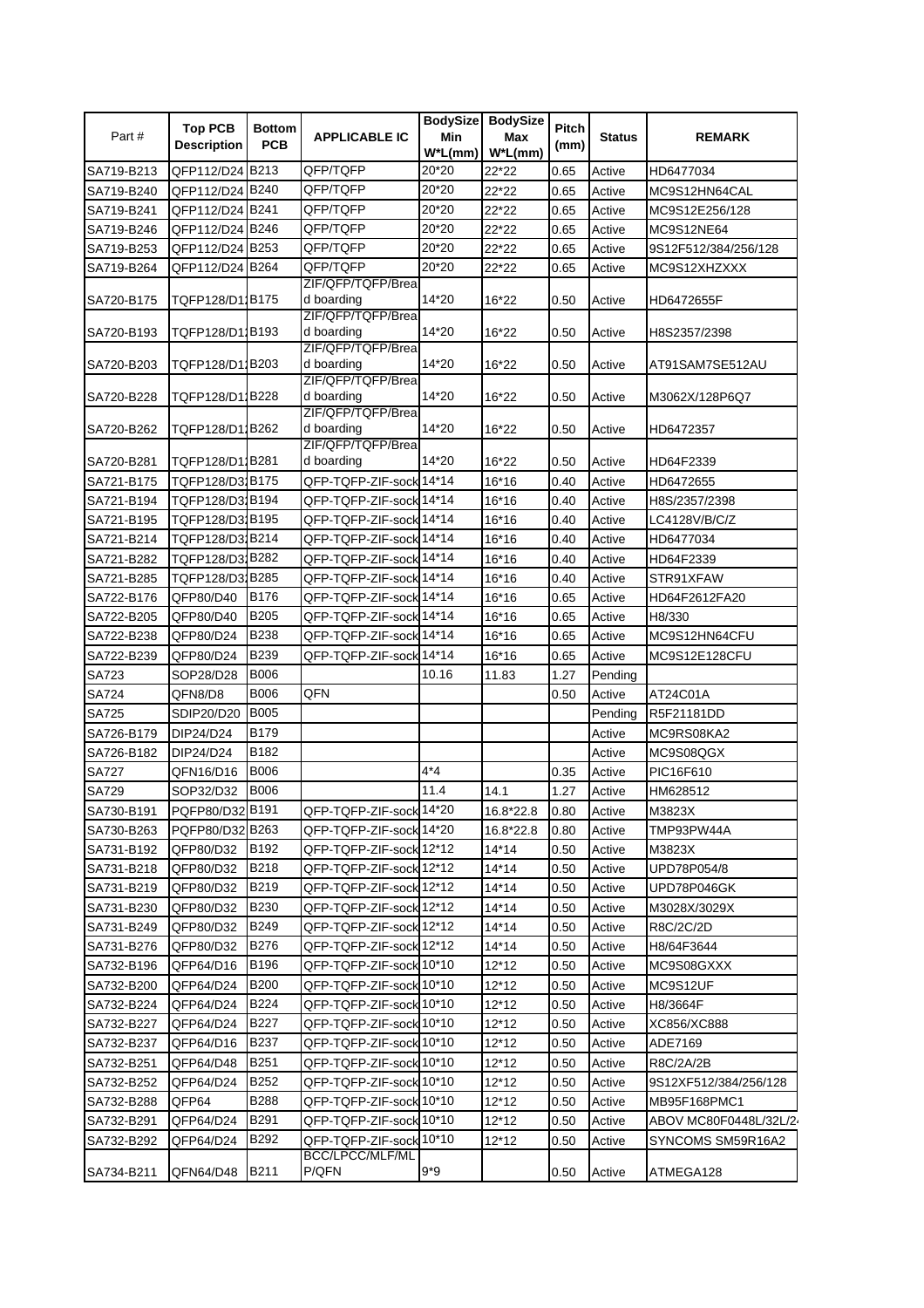|              | <b>Top PCB</b>         | <b>Bottom</b>            |                          |            | BodySize BodySize | Pitch           |               |                          |
|--------------|------------------------|--------------------------|--------------------------|------------|-------------------|-----------------|---------------|--------------------------|
| Part#        | <b>Description</b>     | <b>PCB</b>               | <b>APPLICABLE IC</b>     | Min        | Max               | (mm)            | <b>Status</b> | <b>REMARK</b>            |
|              |                        |                          |                          | $W^*L(mm)$ | $W^*L$ (mm)       |                 |               |                          |
| SA736-B215   | 3SDIP64/D16B215        |                          | <b>SDIP</b>              | 8*8        |                   | 0.65            | Active        | UOC-TOP                  |
| SA736-B229   | 3SDIP64/D16B229        |                          | SDIP                     | $8*8$      |                   | 0.65            | Active        | H8/325/323/322           |
| SA736-B274   | 3SDIP64/D16B274        |                          | <b>SDIP</b>              | $8*8$      |                   | 0.65            | Active        | H8/64F3644               |
| SA737        | QFN44/D44              | <b>B006</b>              | BCC/LPCC/MLF/ML<br>P/QFN | $8*8$      |                   | 0.65            | Active        | PIC18F4550               |
| SA738-B213   | QFP112/D32 B213        |                          | QFP                      |            |                   | 0.65            | Active        | HD6477034F               |
| SA739-B222   | QFP64/D48              | B222                     | QFP                      | 12*12      | $14*14$           | 0.65            | Active        | UPD78F0138               |
| SA739-B245   | QFP64/D48              | B222                     | QFP                      | 12*12      | $14*14$           | 0.65            | Active        | MB90F462                 |
| SA739-B255   | QFP64/D48              | B222                     | QFP                      | 12*12      | $14*14$           | 0.65            | Active        | MB89F538                 |
| SA739-B259   | QFP64/D48              | B222                     | QFP                      | 12*12      | 14*14             | 0.65            | Active        | MB95F108                 |
| SA739-B260   | QFP64/D48              | B222                     | QFP                      | 12*12      | $14*14$           | 0.65            | Active        | MB90F352                 |
| SA739-B288   | QFP64/D48              | <b>B222</b>              | QFP                      | $12*12$    | $14*14$           | 0.65            | Active        | MB95F168                 |
| SA740-B225   | TQFP52/D48 B225        |                          |                          | 10*10      | $12*12$           | 0.65            | Active        | R5FXXXQ52                |
| SA740-B267   | TQFP52/D48 B267        |                          |                          | 10*10      | 12*12             | 0.65            | Active        | MB95110A                 |
|              | PQFP100/D1             |                          |                          |            |                   |                 |               |                          |
| SA741-B226   | 00<br>PQFP100/D1       | B226                     | QFP-TQFP-ZIF-sock        | 14*20      | 17.6*23.6         | 0.65            | Active        | W79E217AFG               |
| SA741-B233   | 00                     | B233                     | QFP-TQFP-ZIF-sock        | 14*20      | 17.6*23.6         | 0.65            | Active        | WINBOND W79E659A         |
| SA741-B261   | PQFP100/D1<br>00       | B261                     | QFP-TQFP-ZIF-sock        | 14*20      | 17.6*23.6         | 0.65            | Active        | MB95F128                 |
| SA741-B270   | PQFP100/D1<br>00       | B270                     | QFP-TQFP-ZIF-sock        | 14*20      | 17.6*23.6         | 0.65            | Active        | MB90F927                 |
| <b>SA743</b> | QFN16/D16              | <b>B006</b>              |                          | $3*3$      |                   | 0.5             | Active        | N/A                      |
| <b>SA744</b> | QFN8/D8                | <b>B006</b>              |                          | $4*4$      |                   | 0.8             | Active        | PIC12F683(MD)            |
| SA744-B248   | QFN8/D8                | <b>B248</b>              |                          | 4*4        |                   | 0.8             | Active        | <b>MC9S08</b>            |
| <b>SA745</b> | QFP48/D48              | <b>B006</b>              |                          | 10*10      | 13.1*13.1         | 0.8             | Active        | N/A                      |
| SA746        | TSSOP64/D<br>64        | <b>B005</b>              |                          | 6.1        | 8.1               | 0.5             | Active        | N/A                      |
| SA747        | QFN16/D16              | <b>B006</b>              |                          | $5*5$      | $\overline{a}$    | 0.8             | Active        | N/A                      |
| SA747-B247   | QFN16/D16              | B247                     |                          | $5*5$      |                   | 0.8             | Active        | <b>MC9S08</b>            |
| SA748-       |                        |                          |                          |            |                   |                 |               |                          |
| B14410       | QFP144/D48 B14410      |                          |                          |            |                   | 0.8             | Active        | 9S12XF512/384/256/128    |
| <b>SA750</b> | QFN40/D40              | <b>B006</b>              |                          | $6*6$      |                   | 0.5             | Active        | MSP430F2232IRHA          |
| SA751-B234   | QFP120/D48 B234        |                          | QFP-TQFP-ZIF-sock 16*16  |            | 18.4*18.4         | 0.5             | Active        | MB90F394                 |
| SA752-B265   | SDIP64/D48             | <b>B265</b>              |                          | 20.7       |                   | 1.778           | Active        | HD637B01                 |
| SA752-B290   | SDIP64/D48 B290        |                          |                          | 20.7       |                   | 1.778 Active    |               | ABOV MC80F0448Q          |
| SA754-B277   | BGA132/D14             | <b>B277</b>              |                          | $8*8$      |                   | 0.5             | Active        | <b>LCMX0640</b>          |
| SA755-B278   | QFP112/D48 B278        |                          | QFP-TQFP-ZIF-sock 20*20  |            | 23.3*23.3         | 0.65            | Active        | HD64F7044F               |
| SA756-B283   | PQFP80/D16 B283        |                          |                          | 14*20      | 17.9*23.9         | 0.8             | Active        | <b>UOCTOP (FACEUP)</b>   |
| SA756-B284   | PQFP80/D16 B284        |                          |                          | 14*20      | 17.9*23.9         | 0.8             | Active        | <b>UOCTOP (FACEDOWN)</b> |
| SA758-B289   | TQFP64/D48 B289        |                          |                          | 14*20      | 17.6*23.9         | 1               | Active        | ABOV MC80F0448Q          |
| SA759        | QFN20/D48              | <b>B006</b>              |                          | $5*5$      |                   | 0.65            | Active        |                          |
| SA760        | QFN8/D48               | <b>B006</b>              |                          | 6*6        |                   | 1.27            | Active        |                          |
| SA761        | QFN48/D48              | <b>B006</b>              |                          | $7^*7$     |                   | 0.5             | Active        |                          |
| SA764        | QFN36/D36              | <b>B006</b>              | 0.5                      | $6*6$      |                   |                 | Active        |                          |
| SA765        | <b>TSOP48/D48</b>      | <b>B005</b>              | 0.5                      | 15.4       |                   | 17              | Active        |                          |
| SA766-B323   | QFP80/D80              | <b>B323</b>              | 0.65                     | $14*14$    | 15.3*15.3         | 16*16 Active    |               |                          |
| <b>SA767</b> | SDIP48/D48             | <b>B006</b>              | 15.2                     |            |                   |                 | Active        |                          |
| <b>SA768</b> | QFP64/D64              | <b>B006</b>              | 0.8                      | 14*14      | 15.6*15.6         | $16.2*1$        |               |                          |
| SA769        | QFP44/D44              | <b>B006</b>              | 0.8                      | 10*10      | $12*12$           | 6.2<br>$13.2*1$ | Active        |                          |
|              |                        |                          |                          |            |                   | 3.2             | Active        |                          |
| <b>SA770</b> | SOP10/D10              | <b>B005</b>              | 0.5                      | 3          |                   | 4.88            | Active        |                          |
| SA771        | SOP32/D32<br>SSOP56/D5 | <b>B005</b><br>many, lik | 0.8                      | 5.3        |                   | 7.8             | Active        |                          |
| <b>SA772</b> | 6                      | e SA628                  | 0.64                     | 7.4        | 9.1               | 10.8            | Active        |                          |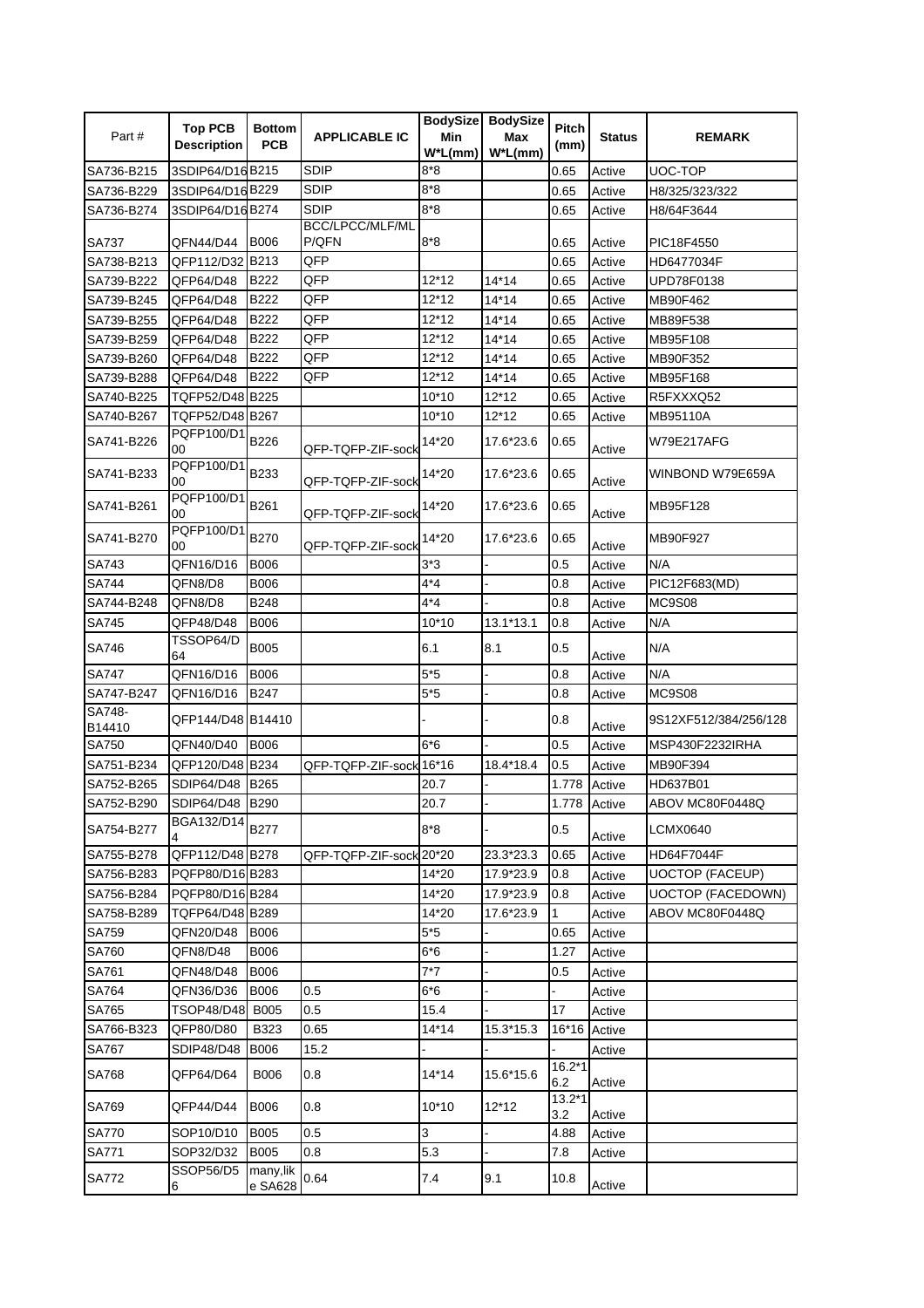|                     | <b>Top PCB</b>                     | <b>Bottom</b> |                         |            | BodySize BodySize | Pitch  |                  |                                             |
|---------------------|------------------------------------|---------------|-------------------------|------------|-------------------|--------|------------------|---------------------------------------------|
| Part #              | <b>Description</b>                 | <b>PCB</b>    | <b>APPLICABLE IC</b>    | Min        | Max               | (mm)   | <b>Status</b>    | <b>REMARK</b>                               |
|                     |                                    |               |                         | $W^*L(mm)$ | $W^*L(mm)$        |        |                  |                                             |
| SB247               | TSOP48/D48 B005                    |               | TSOP                    | 18.4       |                   | 20 0.5 | Active           | PB free. AMD29F400B                         |
| TA001               | QFP100/D40 B006                    |               | QFP-TQFP-ZIF-sock 14*14 |            | 16*16             | 0.50   | Active           | HD64F3026-T100                              |
| <b>TA002</b>        | QFP100/D40 B006                    |               | QFP-TQFP-ZIF-sock 14*14 |            | 16*16             | 0.50   | Active           | HD64F3434/3436/3437                         |
| TA003               | QFP80/D32                          | <b>B006</b>   | QFP-TQFP-ZIF-sock 14*20 |            | 17.9*23.9         | 0.80   | Active           | H8/38024F                                   |
| <b>TA004</b>        | QFP80/D32                          | B006          | QFP-TQFP-ZIF-sock 12*12 |            | $14*14$           | 0.50   | Active           | H8/38024F                                   |
| <b>TA005</b>        | QFP80/D32                          | <b>B006</b>   | QFP-TQFP-ZIF-sock 14*14 |            | 17.2*17.2         | 0.65   | Active           | H8/38024F                                   |
| TA006               | QFP80/D32                          | <b>B006</b>   | QFP-TQFP-ZIF-sock 14*20 |            | 17.9*23.9         | 0.65   | Active           | H8/38024F                                   |
| <b>TA007</b>        | QFP80/D32                          | B006          | QFP-TQFP-ZIF-sock 12*12 |            | 14*14             | 0.50   | Active           | H8/38024F                                   |
| <b>TA008</b>        | QFP80/D32                          | <b>B006</b>   | QFP-TQFP-ZIF-sock 14*14 |            | 17.2*17.2         | 0.65   | Active           | H8/38024F                                   |
| TA010               | QFP100/D48 B006                    |               | QFP-TQFP-ZIF-sock 14*20 |            | 17.6*23.6         | 0.65   | Active           | MX10F202FC                                  |
|                     |                                    |               |                         |            |                   |        |                  | MC68HC908AZ60/AB32/A                        |
| TA011               | QFP64/D20                          | <b>B006</b>   | QFP-TQFP-ZIF-sock 14*14 |            | 16.2*16.2         | 0.80   | Active           | <b>S60</b>                                  |
| TA012               | QFP100/D48 B006                    |               | QFP-TQFP-ZIF-sock 14*20 |            | 17.6*23.6         | 0.65   | Active           | M30624/626FHPFP                             |
| TA013               | PQFP100/D4 B006                    |               | QFP-TQFP-ZIF-sock 14*14 |            | 16*16             | 0.50   | Active           | M30624/626FHPGP                             |
| TA014               | QFP80/D40                          | <b>B006</b>   | QFP-TQFP-ZIF-sock 14*14 |            | 17.2*17.2         | 0.65   | Active           | HD64F7046                                   |
| <b>TA015A</b>       | QFP80/D24                          | <b>B006</b>   | QFP-TQFP-ZIF-sock 14*14 |            | 17.2*17.2         | 0.65   | Active           | Motorola 9S12                               |
| TA016               | TQFP100/D3(B006                    |               | QFP-TQFP-ZIF-sock 14*14 |            | 16*16             | 0.50   | Active           | TMP91PW12F                                  |
| <b>TA017A</b>       | PQFP100/D4 B006                    |               | QFP-TQFP-ZIF-sock114*14 |            | 17.6*23.6         | 0.65   | Active           | Altera EPC4/8/16                            |
| <b>TA018</b>        | QFP80/D32                          | <b>B006</b>   | QFP-TQFP-ZIF-sock 14*14 |            | 17.2*17.2         | 0.65   | Active           | H64F3337Y-TFP80A                            |
| TA019               | QFP80/D32                          | <b>B006</b>   | QFP-TQFP-ZIF-sock 14*14 |            | 14*14             | 0.50   | Active           | H64F3337Y-TFP80C                            |
| <b>TA020</b>        | QFP64/D48                          | <b>B006</b>   | QFP                     | $12*12$    | 14*14             | 0.65   | Active           | FUJITSU MB95F108H                           |
| TA021A              | QIP90/D24                          | none          | QIP                     | 17         | 22.37             | 1.27   | Active           | UOC(III)                                    |
| TA022               | QFP64/D32                          | <b>B006</b>   | QFP                     | 14*20      | 17.6*23.9         | 1      | Active           | 87PH/M00/M40/M41                            |
| TA023               | QFP128/D24 B115                    |               | QFP/PQFP/TQFP           | 28*28      | 31.9*31.9         | 0.8    | Active           | PHILIPS TDA12064                            |
|                     |                                    |               |                         |            |                   |        |                  | <b>PHILIPS</b>                              |
| TA024               | QFP128/D24 B115                    |               | QFP/PQFP/TQFP           | 28*28      | 31.9*31.9         | 0.8    | Active           | TDA12064(FACE DOWN)                         |
| <b>TA025</b>        | QIP90/D24                          | none          | QIP                     | 17         | 22.37             | 1.27   | Active           | PHILIPS12065                                |
| TA026               | QFP80/D40                          | <b>B006</b>   | QFP-TQFP-ZIF-sock 14*20 |            | 17.9*23.9         | 0.8    | Active           | INTEL S87C196MC/MH                          |
| TA027-B4801         | QFP64/D48                          | B4801         | QFP-TQFP-ZIF-sock 10*10 |            | 12*12             | 0.5    | Active           | LPC2114/2124                                |
|                     | QFP144/D10                         |               |                         |            |                   |        |                  |                                             |
| <b>TA028</b>        | 0                                  | PEP           | QFP/PQFP/TQFP           | 20*20      | 22*22             | 0.5    | Active           | XC95144/288XL                               |
|                     | QFP144/D10                         |               |                         |            |                   |        |                  |                                             |
| TA028A-B084 0       |                                    | B084          | QFP/PQFP/TQFP           | 20*20      | 22*22             | 0.5    | Active           | XC95144/288XL                               |
| TA029               | QFP100/D48 B006                    |               | QFP-TQFP-ZIF-sock 14*14 |            | 16*16             | 0.5    | Active           | HD64F30XX                                   |
| TA030               | QFP100/D48 B006                    |               | QFP-TQFP-ZIF-sock 14*20 |            | 16.3*22.3         | 0.65   | Active           | HD64F30XX                                   |
| <b>TA031A</b>       | QFP80/D48                          | <b>B006</b>   | QFP-TQFP-ZIF-sock 14*14 |            | 17.2*17.2         | 0.65   | Active           | MC68HC711K4                                 |
| TA032               | QFP64/D48                          | <b>B006</b>   | QFP-TQFP-ZIF-sock 14*14 |            | 16.2*16.2         | 0.8    | Active           | ST7F3CR1R4                                  |
| TA034               | QFP80/D24                          | <b>B006</b>   | QFP-TQFP-ZIF-sock 14*14 |            | 17.2*17.2         | 0.65   | Active           | MC912D60PCFU8                               |
| TA035-B084          | QFP112/D48 B084                    |               | QFP                     | 20*20      | 23.3*23.3         | 0.65   | Active           | 68HC912D60A                                 |
|                     |                                    |               | QFP-TQFP-ZIF-sock 16*16 |            | 18.4*18.4         | 0.5    |                  | Fujitsu MB90F395HAPMT-<br>GS in 120pin LQFP |
| <b>TA036A</b>       | QFP120/D48 B006<br>QFP112/D48 B006 |               | QFP-TQFP-ZIF-sock 20*20 |            | 23.3*23.3         | 0.65   | Active<br>Active | Motorola 9S12                               |
| TA037<br>TA037-B084 | QFP112/D48 B084                    |               | QFP                     | 20*20      | 23.3*23.3         | 0.65   |                  | Motorola 9S12                               |
|                     |                                    |               | BCC/LPCC/MLF/ML         |            |                   |        | Active           |                                             |
| TA038               | QFN64/D48                          | <b>B006</b>   | P/QFN                   | $9*9$      |                   | 0.5    | Active           | LPC2114/19/24/29/94                         |
| TA039               | QFP100/D48 B006                    |               | QFP-TQFP-ZIF-sock 14*14 |            | 16*16             | 0.5    | Active           | ATMEGA6450                                  |
| TA040               | QFP100/D48 B006                    |               | QFP-TQFP-ZIF-sock 14*20 |            | 17.6*23.6         | 0.65   | Active           | FUJITSU MB90F546                            |
| TA041               | QFP100/D48 B006                    |               | QFP-TQFP-ZIF-sock 14*20 |            | 17.6*23.6         | 0.65   | Active           | WINBOND W925EP01                            |
| TA042               | QFP64/D32                          | B006          | QFP-TQFP-ZIF-sock 14*14 |            | 16.2*16.2         | 0.8    | Active           | HD64F36064GH                                |
| TA043               | QFP64/D32                          | B006          | QFP-TQFP-ZIF-sock 10*10 |            | 12*12             | 0.5    | Active           | HD64F36064FP                                |
|                     |                                    |               |                         |            |                   |        |                  | Philips                                     |
| TA044-B4802         | QFP144/D48 B4802                   |               | QFP/PQFP/TQFP           | 20*20      | 22*22             | 0.5    | Active           | LPC2212/2214/2292/2294                      |
| TA045               | QFP80/D24                          | <b>B006</b>   | QFP-TQFP-ZIF-sock 14*14 |            | 17.2*17.2         | 0.65   | Active           | 68HC912B32                                  |
| <b>TA046A</b>       | QFP100/D48 B006                    |               | QFP                     | 14*20      | 16.3*22.3         | 0.65   | Active           | 64F2282                                     |
| TA047               | QFP144/D40 B084                    |               | QFP                     | $14*14$    | 17.2*17.2         | 0.65   | Active           | MC9S12NE64                                  |